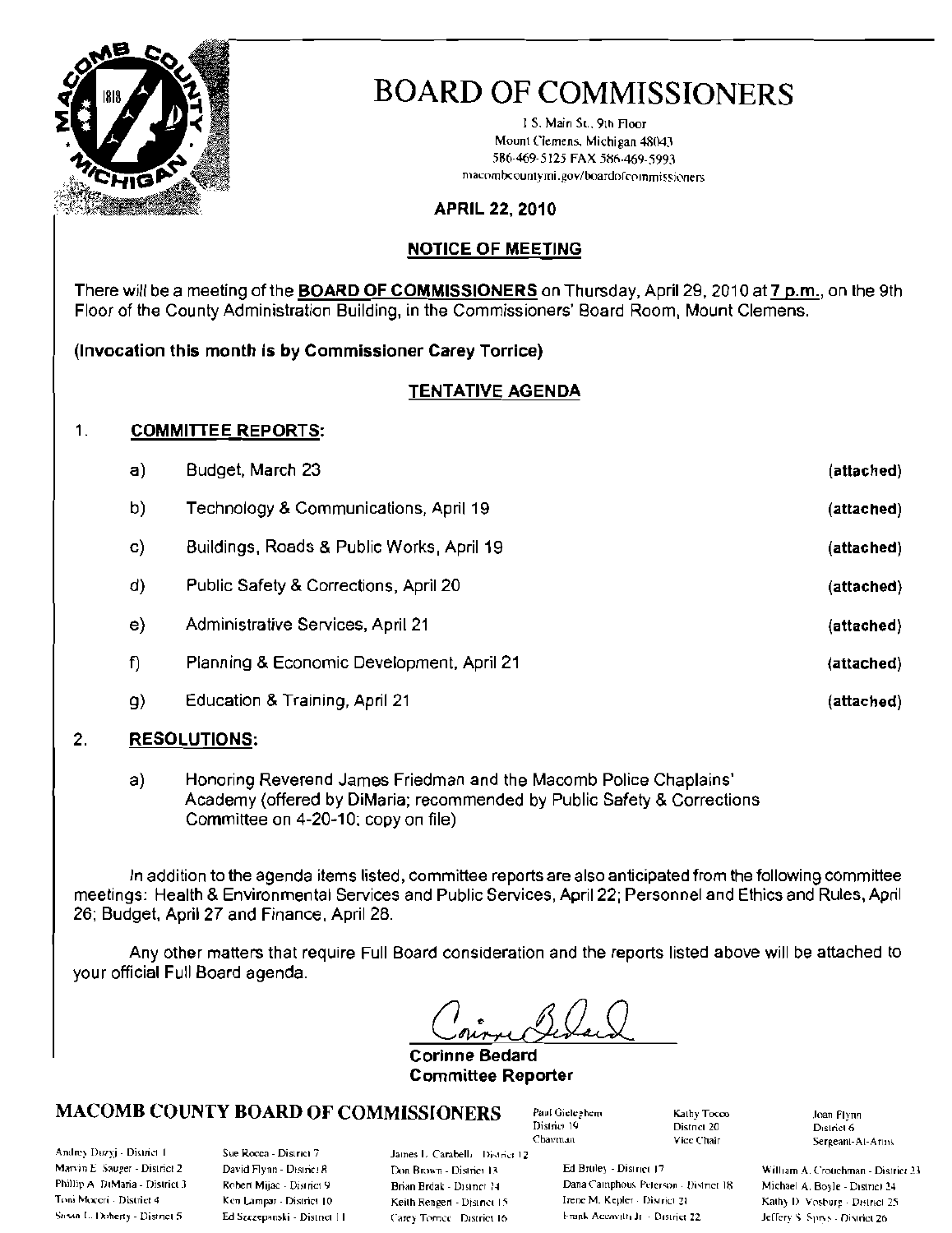

I S. Main SL, 9th Roor Mount Oemeus, Michigan 48043 586-469-5125 FAX 586-469-5993 macombcountymi.gov/boardofcommissiouers

MARCH 23, 2010

TO: BOARD OF COMMISSIONERS

FROM: BRIAN BRDAK, CHAIR, BUDGET COMMITTEE

RE: RECOMMENDATIONS FROM BUDGET COMMITTEE MEETING OF MARCH 23, 2010

At a meeting ofthe Budget Committee, held Tuesday, March 23, *2010,* the following recommendations were made and are being forwarded to the Full Board on April 29, *2010:* 

### 1. COMMITTEE RECOMMENDATION - MOTION (SEE ATTACHED)

A MOTION WAS MADE BY DiMARIA, SUPPORTED BY DOHERTY, TO RECOMMEND THAT THE BOARD OF COMMISSIONERS ADOPT A VETERAN'S SERVICE MILLAGE RATE OF .0400 MILL, LESS ANY MILLAGE REDUCTION REQUIRED BY THE HEADLEE ROLL BACK FACTOR, FOR INCLUSION ON THE DECEMBER, 2010 MILLAGE LEVY. THE MOTION CARRIED.

### 2, COMMITTEE RECOMMENDATION - MOTION (SEE ATTACHED)

AMOTION WAS MADE BY DOHERTY, SUPPORTED BY J. FLYNN, TO RECOMMEND THATTHE BOARD OF COMMISSIONERS ADOPT A COUNTY OPERATING MILLAGE RATE OF 4.5685 MILLS FOR INCLUSION ON THE JULY, 2010 MILLAGE LEVY. THE MOTION CARRIED WITH BROWN, CARABELLI, DUZYJ, RENGERT, ROCCA, SPRYS AND VOSBURG VOTING "NO."

### A MOTION TO ADOPT THE COMMITTEE REPORT WAS MADE BY CHAIR BRDAK, SUPPORTED BY VICE· CHAIR SPRYS,

### $\textbf{MACOMB COUNTY BOARD OF COMMISSIONERS}$  Paul Gieleghem  $\begin{array}{ccc} \textbf{Karky Toco} & \textbf{Jcap Flynn} \ \textbf{Disind 20} & \textbf{Disind 20} \end{array}$

Andrey Duzyj - District I Sue Rocca - District 7

James L. Carabelli - District 12

Chairman

Phillip A. DiMaria - District 3 Robert Mijac - District 9 Brian Brdak - District 14 Dana Camphous-Peterson - District 16 Michael A. Boyle - District 24 Toni Moceri - District 4 Ken Lampar - District 10 Keith Rengert - District 15 Irene M. Kepler - District 21 Kathy D. Vosburg - District 25 Susan L. Doherty - District 5 Ed Szczepanski - District 11 Carey Torrice - District 16 Frank Accavitti Jr. - District 22 Jeffery S. Sprys - District 26

District 6 Vice Chair Sergeam At-Arms

Marvin E. Sauger - District 2 David Flynn - District 8 Don Brown - District 13 Ed Bruley - District 17 William A. Crouchman - District 23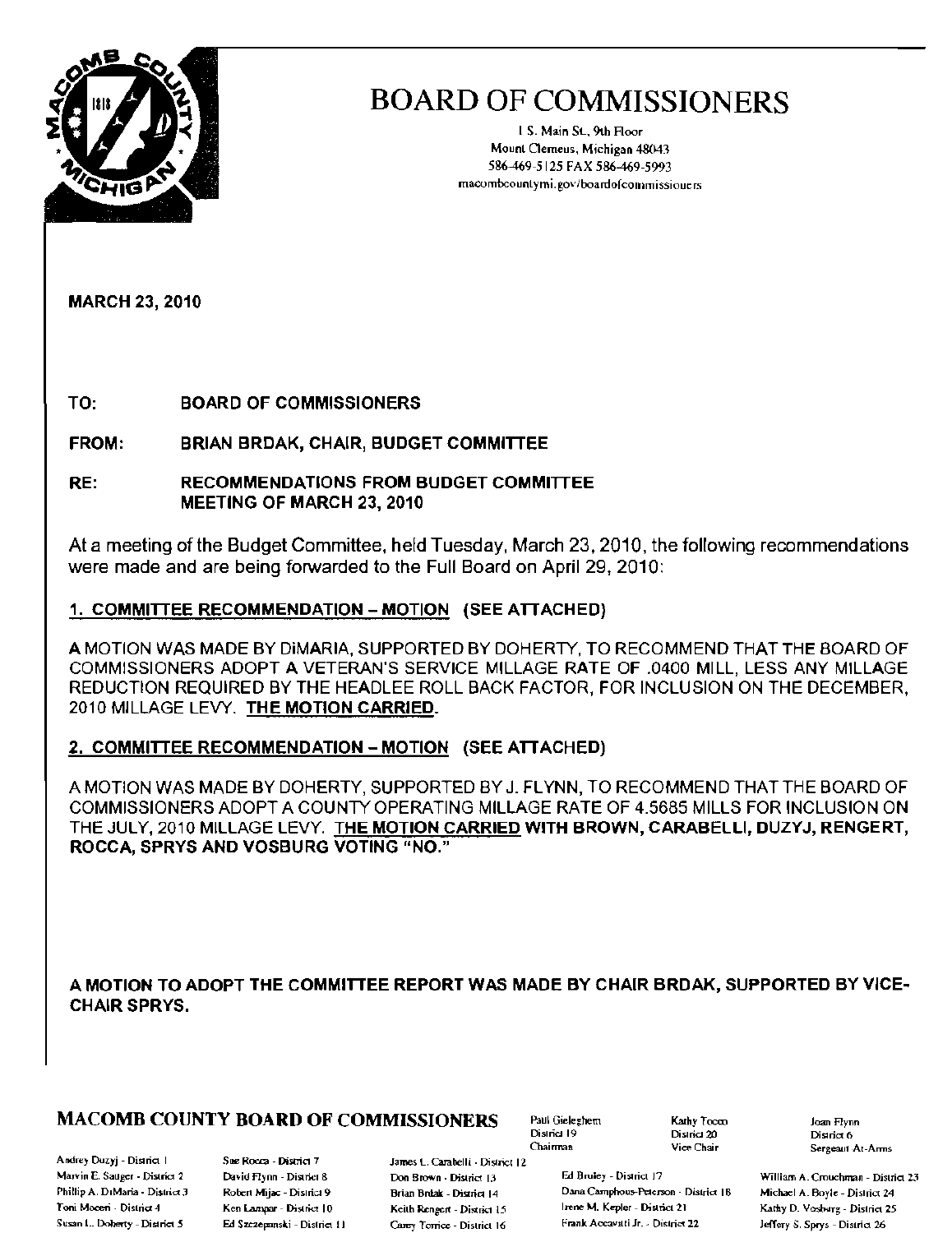### FULL BOARD MEETING DATE

### AGENDA ITEM

### MACOMB COUNTY, MICHIGAN

RESOLUTION TO: adopt a Veteran's Service millage rate of .0400 mill, less any millage reduction required by the Headlee roll back factor, for inclusion on the December, 2010 millage levy.

INTRODUCED BY: Brian Brdak, Chairperson, Budget Committee

**State Law requires that the County annually adopt millage rates for inclusion in the annual**  Apportionment Report. On November 4,2008, the voters of Macomb County approved a five (5) year County Wide .0400 mill operating levy for Veteran's Services for the operating budget years 2009, 2010, 2011, 2012 and 2013. This levy is the third of the five years **approved by the voter's for this purpose. This millage will continue to be levied in December.** 

| <b>Voter Approved</b> | <b>August, 2008</b> |  |
|-----------------------|---------------------|--|
| 1 <sup>st</sup> Levy  | December, 2008      |  |
| 2 <sup>nd</sup> Levy  | December, 2009      |  |
| 3rd Levy              | December, 2010      |  |
| $4th$ Levy            | December, 2011      |  |
| $5^{\text{th}}$ Levy  | December, 2012      |  |

COMMITTEE/MEETING DATE: Budget Committee, Mar 23, 2010 **A** Public Hearing, Apr 28,2010 " Full Board, Apr 29,2010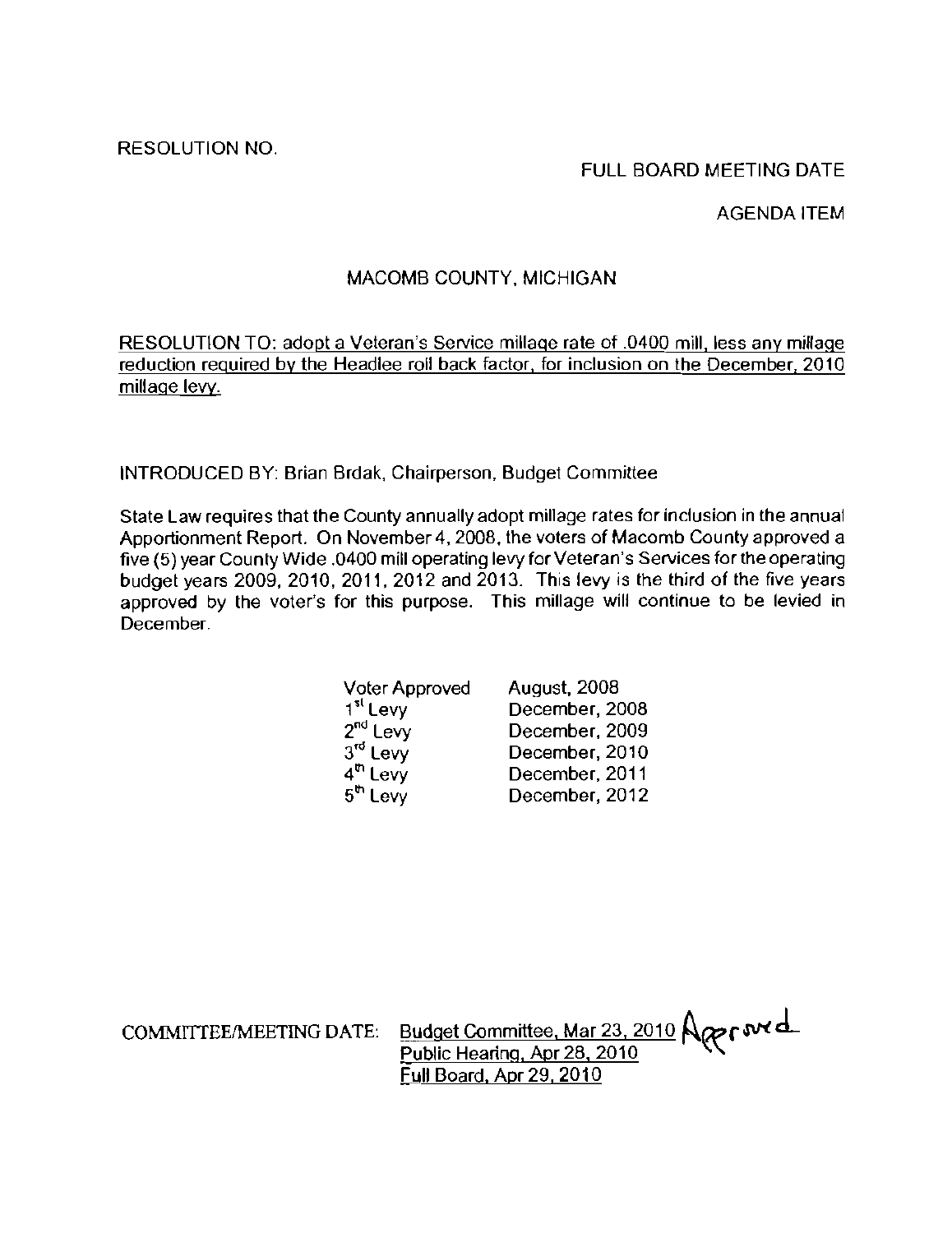### FULL BOARD MEETING DATE

### AGENDA ITEM

### MACOMB COUNTY, MICHIGAN

### RESOLUTION TO: adopt a County Operating Millage rate of 4.5685 Mills for inclusion on the July, 2010 millage levy.

INTRODUCED BY: Brian Brdak, Chairperson, Budget Committee

COMMITTEE/MEETING DATE: Budget Committee, Mar 23, 2010 **Approved** Public Hearing, Apr 28, 2010 Full Board, Apr 29,2010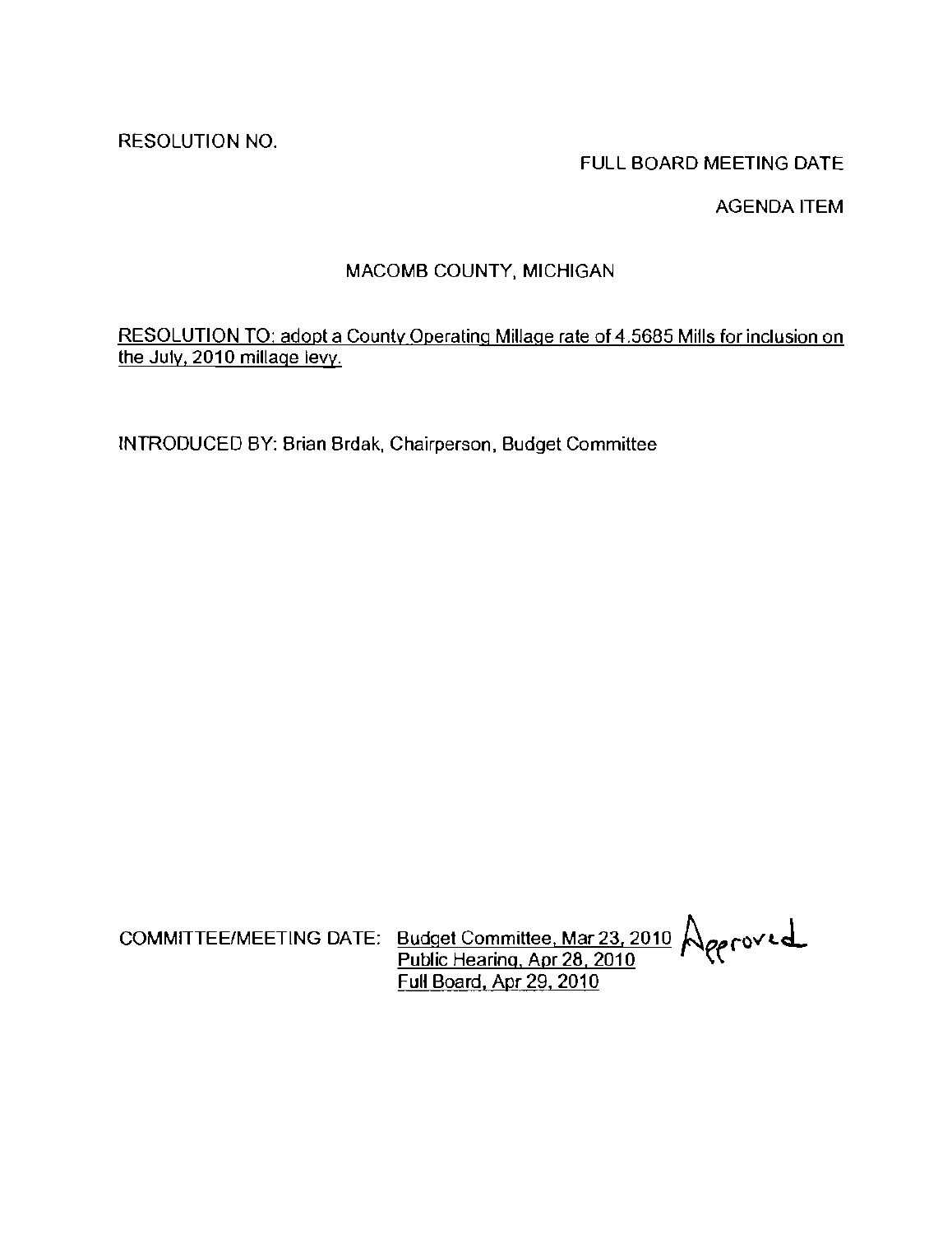

1 S. Main St., 9th Floor Mount Clemens, Michigan 4804.' 586-469-5 J25 FAX 586-469- 599.1 macombcountymi\_gov/boardofcommissioners

APRIL 19, 2010

TO: BOARD OF COMMISSIONERS

FROM: FRANK ACCAVITTI, JR., CHAIR TECHNOLOGY AND COMMUNICATIONS COMMITTEE

RE: RECOMMENDATION FROM TECHNOLOGY AND COMMUNICATIONS COMMITTEE MEETING OF APRIL 19, 2010

At a meeting of the Technology and Communications Committee, held Monday, April 19, 2010, the following recommendation was made and is being forwarded to the Full Board for approval:

### 1. COMMITTEE RECOMMENDATION - MOTION (SEE ATTACHED)

A MOTION WAS MADE BY SPRYS, SUPPORTED BY BRULEY, TO RECOMMEND THAT THE BOARD OF COMMISSIONERS APPROVE THE FOLLOWING MISCELLANEOUS DEPARTMENT REQUESTS:

SIX VISUAL STUDIO 2008 PROFESSIONAL LICENSES AND THREE VISUAL STUDIO 2008 PREMIUM LICENSES FOR THE INFORMATION TECHNOLOGY DEPARTMENT AT A COST NOT TO EXCEED \$16,083; FUNDING IS AVAILABLE IN THE IT CAPITAL FUND;

10 DESKTOP COMPUTERS, THREE LAPTOPS, ONE ZONE ALARM LICENSE, ONE AD-AWARE LICENSE AND FIVE LASER JET PRINTERS FOR THE PUBLIC HEALTH DEPARTMENT AT A COST NOT TO EXCEED \$19,28982; FUNDING IS AVAILABLE IN THE PUBLIC HEALTH - H1N1 PLANNING PROGRAM GRANT FUND; AND

TWO 64-BIT SERVERS FOR THE SHERIFF'S OFFICE AT A COST NOT TO EXCEED \$22,812; FUNDING IS AVAILABLE IN THE IT CAPITAL BUDGET.

### THE MOTION CARRIED.

A MOTION TO ADOPT THE COMMITTEE REPORT WAS MADE BY CHAIR ACCAVITTI, SUPPORTED BY VICE CHAIR BOYLE.

## $MACOMB$  COUNTY BOARD OF COMMISSIONERS  $P_{\text{aul Giekeghem}}$   $R_{\text{adly Toxce}}$   $R_{\text{anty Toxce}}$   $R_{\text{outx 19}}$

Andrey Duzyj - District J Sue Rocca - District 7 January L. Carabelli - District 12

District 19 District 20<br>
Chairman Vice Chair

Marvin E. Sauger - District 2 o. 2. David Flynn - District 8 Don Brown - District 13 Ed Bruley - District 17 William A. Crouchman - District 23 Co. 13 Ed Bruley - District 17 William A. Crouchman - District 23 Co. 14 Dana Parillip Michael A. Boyle - District 24 Dana Camphous-Peterson - District 18 Michael A, Boyle - District 24 -, Toni Moceri - District 4 Ken Lampar - District 10 Keith Rengert - District 15 [rene M. Kepler - District 21 Kalhy D Vosburg - District 25 Sll>:ln L D"hCT1)' \_ DisHie! Ed Sv:",p;>Il,li - l)j'I,ic' 11 Carcy Tomc. - DJ5Ui<1 I~ Fn.nk A"""'-lIIL J, . D;,lricl 22 leITcry S. SprYs· Di'lne' 26

Vice Chair Sergeant-At-Arms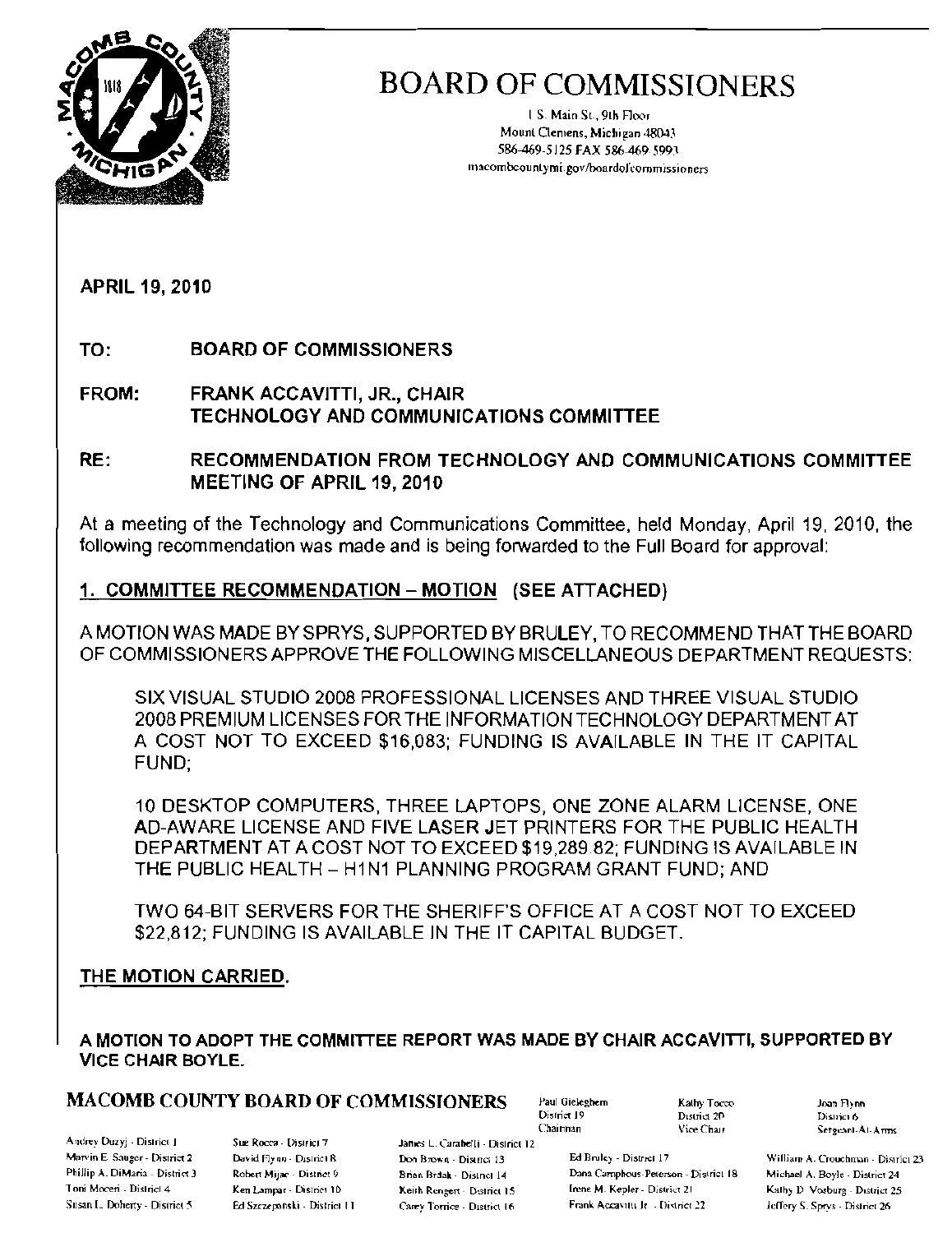AGENDA ITEM: \_\_\_\_\_\_\_\_\_\_\_\_\_\_

### MACOMB COUNTY, MICHIGAN

RESOLUTION TO: Approve the purchase of six (6) Visual Studio 2008 Professional licenses; and three (3) Visual Studio 2008 Premium licenses for the Information Technology Department at a cost not to exceed \$16,083; funding is available in the  $\Pi$  Capital Fund.

INTRODUCED BY: Commissioner Frank Accavitti, Jr., Chair, Technology and Communications Committee

**COMMITTEE/MEETING DATE** 

TAC Committee April 19, 2010 ROD POR Full Board 4-29-10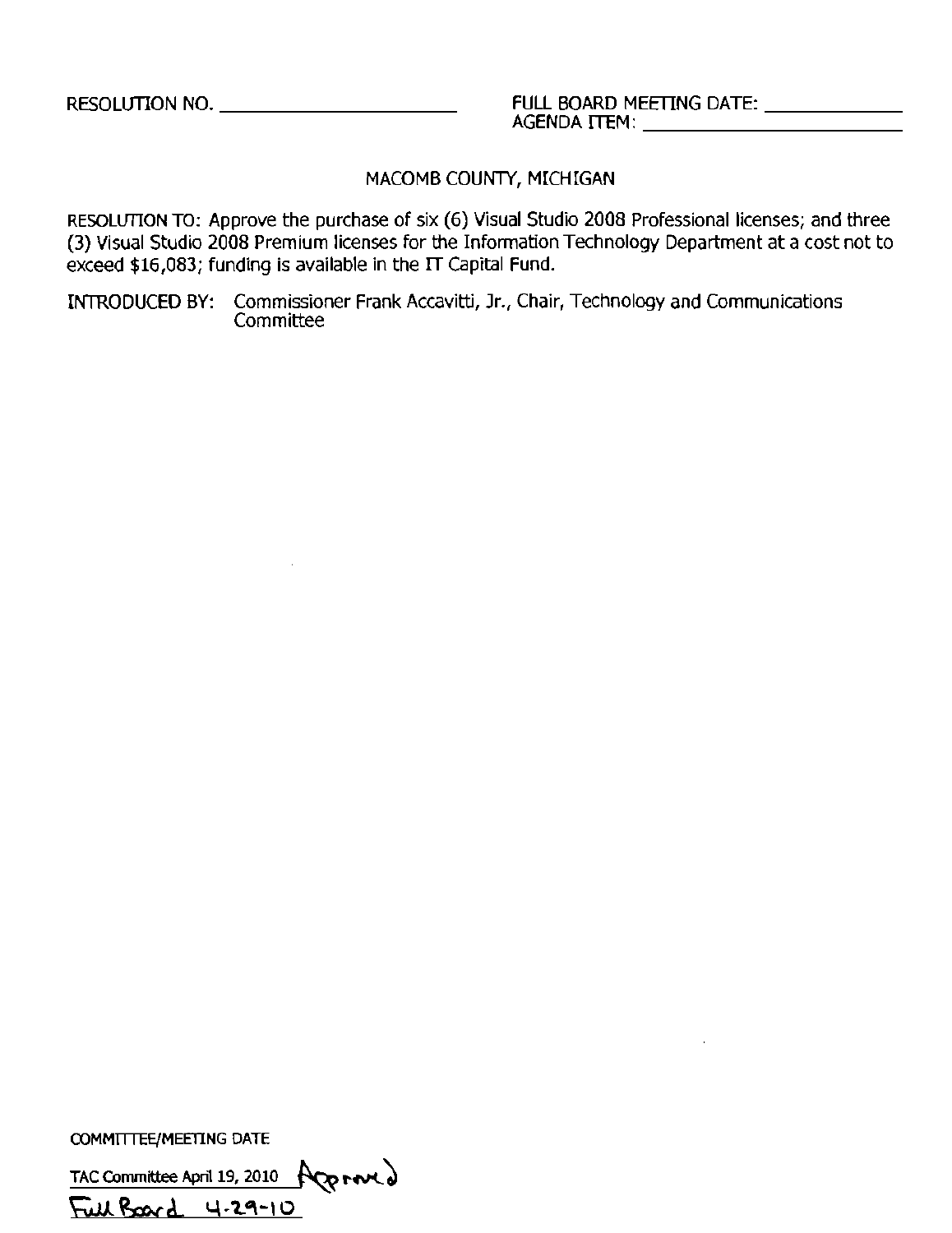### MACOMB COUNTY, MICHIGAN

RESOLUTION TO: Approve the purchase of ten (10) desktop computers; three (3) laptops; one (I) Zone Alarm license; one (I) Adaware license and five (5) laserjet printers for the Public Health Department at a cost not to exceed \$19,289.82; funding is available in the Public Health - H1N1 Planning Program Grant Fund.

INTRODUCED BY: Commissioner Frank Accavitti, Jr., Chair, Technology and Communications **Committee** 

COMMITTEE/MEETING DATE

TAC Committee April 19, 2010 **Approved** f"u.U.~A **\'\-'1."'-1 <sup>Q</sup>**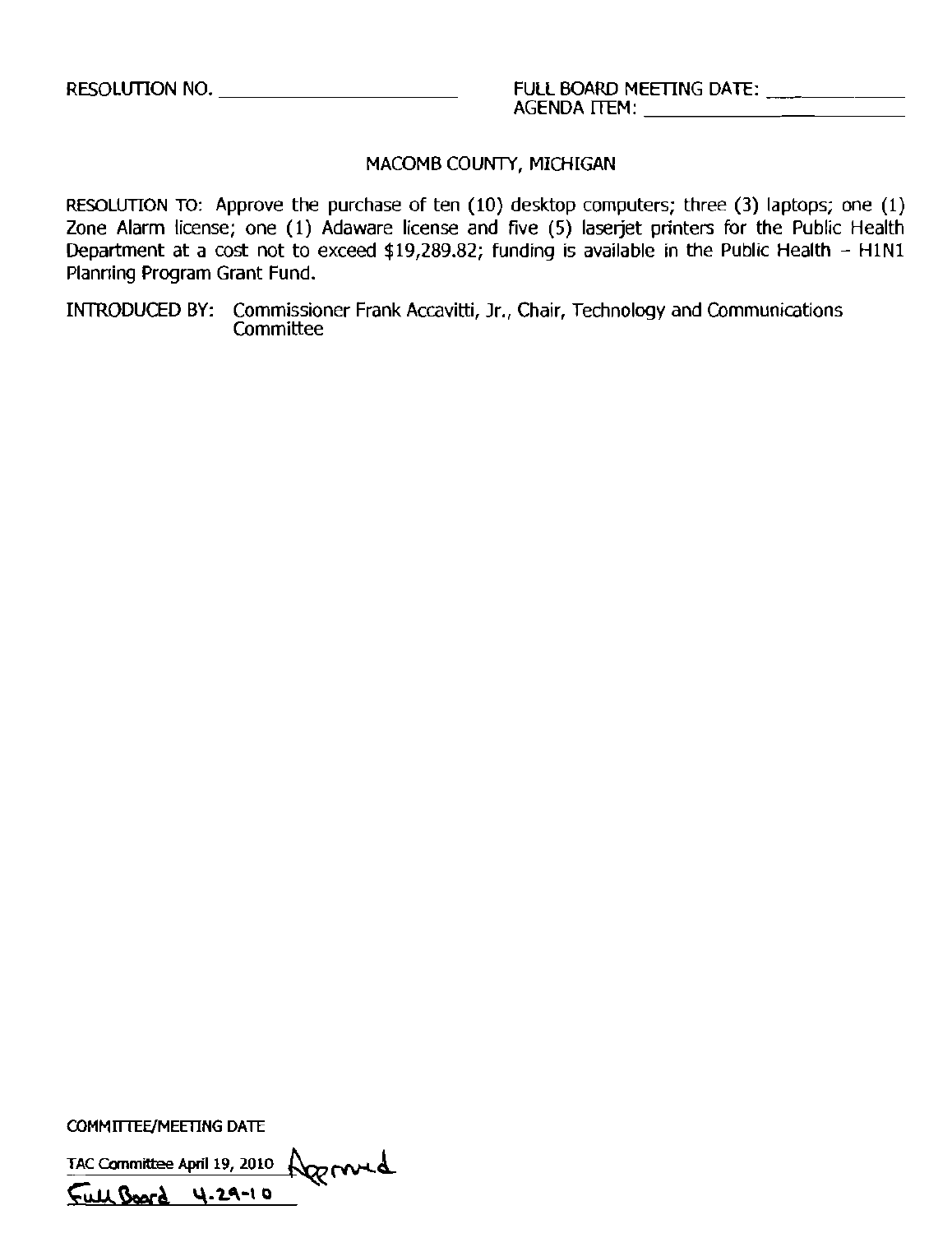### MACOMB COUNTY, MICHIGAN

RESOLUTION TO: Approve the purchase of two (2) 64-bit Servers for the Sheriff's Office at a cost not to exceed \$22,812.00; funding is available in the IT Capital Budget.

INTRODUCED BY: Commissioner Frank Accavitti, Jr., Chair, Technology and Communications<br>Committee

**COMMITTEE/MEETING DATE** 

 $\epsilon$ 

TAC Committee April 19, 2010 Agenue d

Full Board 4.29-10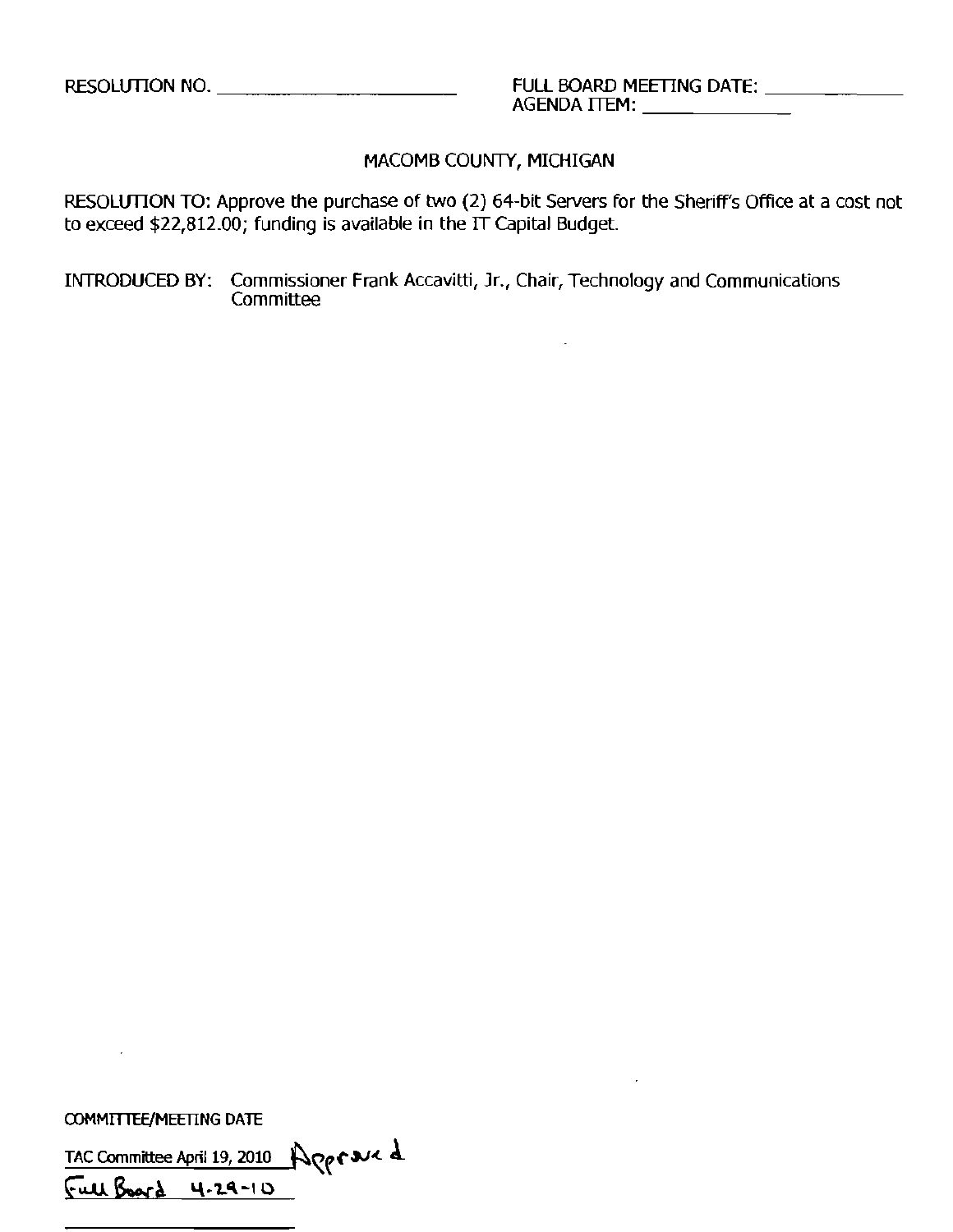

I S. Main St., 9th Floor Mount Clemens, Michigan 48043 586-469-5125 FAX 586-469-5993 macomh.comtymi.gov/boardofcommissioners.

April 19, 2010

### TO: BOARD OF COMMISSIONERS

### FROM: ANDREY DUZYJ, CHAIR BUILDINGS, ROADS AND PUBLIC WORKS COMMITTEE

### RE: RECOMMENDATIONS FROM BUILDINGS, ROADS AND PUBLIC WORKS COMMITTEE MEETING OF APRIL 19, 2010

At a meeting of the Buildings, Roads and Public Works Committee, held Monday, April 19, 2010, the following recommendations were made and are being forwarded to the Full Board for approval:

### 1. COMMITTEE RECOMMENDATION - MOTION (SEE ATTACHED)

A MOTION WAS MADE BY SPRYS, SUPPORTED BY DOHERTY, TO RECOMMEND THAT THE BOARD OF COMMISSIONERS AUTHORIZE THE PURCHASING DEPARTMENT TO PURCHASE 184 ALUMALIGHTS MANUFACTURED IN ROMEO, MICHIGAN, AND PROCEED WITH THE BID PROCESS FOR INSTALLATION AT THE HALL ROAD WAREHOUSE FACILITY; ALSO, DUE TO THE 90 DAY WINDOW TO OBTAIN THE DTE REBATE, APPROVE REQUEST TO ACCEPT THE LOW QUALIFIED BID IF THE BIDS DO NOT EXCEED THE ESTIMATED COST. THE MOTION CARRIED.

### 2. COMMITTEE RECOMMENDATION - MOTION (SEE ATTACHED)

A MOTION WAS MADE BY SPRYS, SUPPORTED BY DOHERTY, TO RECOMMEND THAT THE BOARD OF COMMISSIONERS AUTHORIZE PAYMENT OF THE FOLLOWING INVOICE:

JUVENILE JUSTICE CENTER-<br>BERNCO, INC. \$4,345.58 PHASE II

FURTHER, FUNDS ARE AVAILABLE IN THE CAPITAL BUDGET.

### THE MOTION CARRIED.

# $\textbf{MACOMB COUNITY BOARD OF COMMAISSIONERS}$  Paul Gideglpem Kathy Tocco Joan Flynn District 6<br>District 19 District 20 District 6<br>Chairman Vice Chair SecoentLA

Andrey Duzyj - District I Sue Rocea - District 7 fames L. Carabelli - District 12

Marvin E. Sauger - District 2 David Flynn - District 8 Don Brown - District 13 Ed Bruley - District 17 William A. Croughman - District 23<br>Phillip A. DiMaria - District 3 Robert Mijac - District 9 Brian Briak - District 14 Phillip A. DiMaria - District 3 Robert Mijac - District 9 Britan Britan - District 14 Dana Campbous-Peterson - District 18 Michael A. Boyle - District 24<br>Ton: Moderi - District 4 Kentlanner - District 10 Meith Booken - Div Ton' Moceri - District 4 Ken Lampar - District 10 Keith Rengert - District 15 Inche M. Kepler - District 21 Kathy D. Vosburg - District 25<br>Susan L. Doherty - District 5 Ed Szczepanski - District 11 Carey Tombe - District 1 Ed Szczepanski - District 11 Carey Tomice - District 16 Frank Accavitti Jr. - District 22 Jeffery S. Sprys - District 26

Sergeant-At-Arms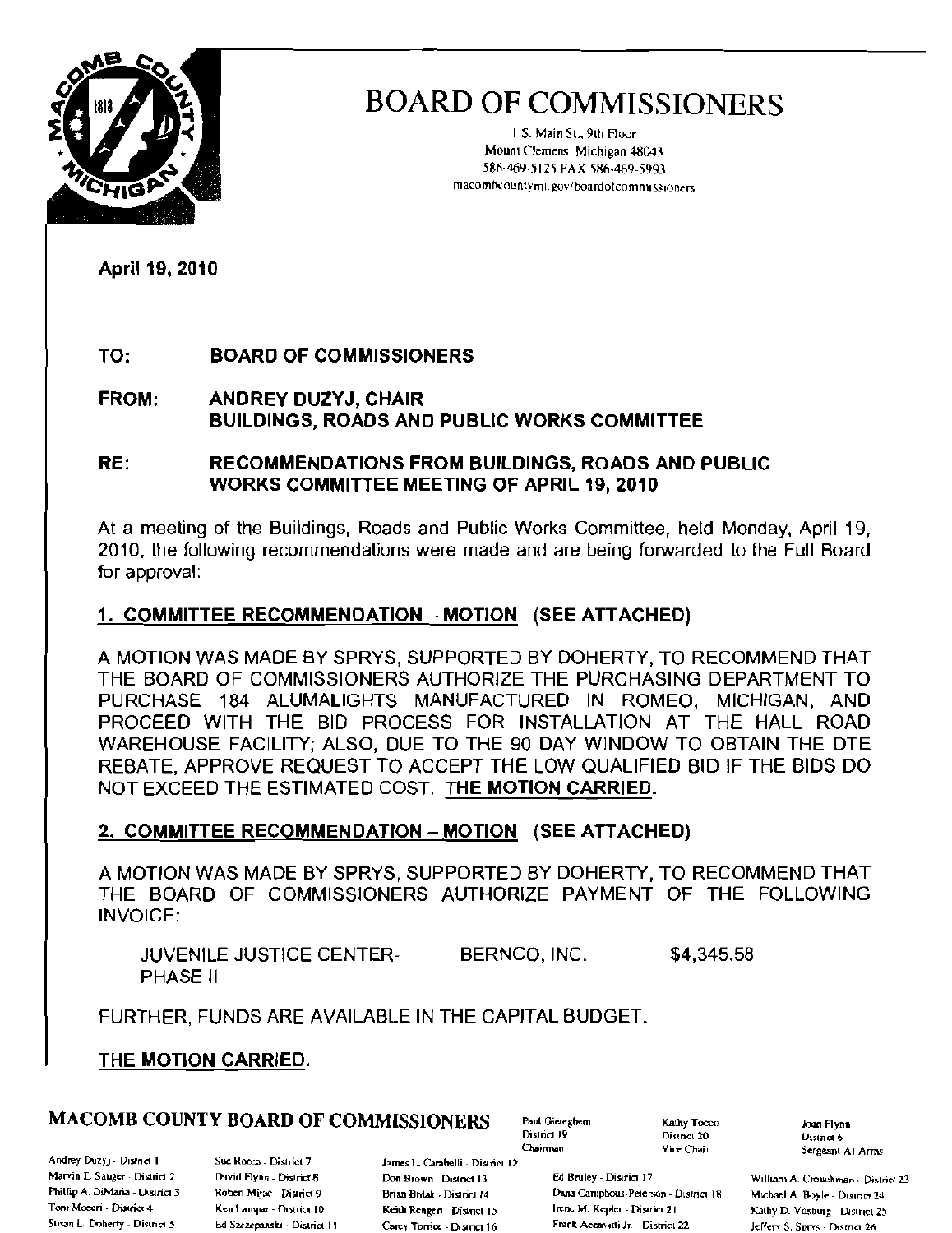### COMMITTEE RECOMMENDATIONS BUILDINGS, ROADS & PUBLIC WORKS COMMITTEE APRIL 19, 2010 PAGE 2

### 3. COMMITTEE RECOMMENDATION - MOTION (SEE ATTACHED)

A MOTION WAS MADE BY DiMARIA, SUPPORTED BY SPRYS. TO RECOMMEND THAT THE BOARD OF COMMISSIONERS APPROVE THE AGREEMENT WITH GEOWIZZARD. INC. FOR USE OF THE OUTSIDE PARKING LOT OWNED BY THE COUNTY AT THE MACOMB COUNTY HEALTH DEPARTMENT SOUTHEAST CENTER BRANCH OFFICE, 25401 HARPER, ST. CLAIR SHORES. THE MOTION CARRIED.

### 4. COMMITTEE RECOMMENDATION - MOTION (SEE ATTACHED)

A MOTION WAS MADE BY SZCZEPANSKI, SUPPORTED BY SPRYS, TO RECOMMEND THAT THE BOARD OF COMMISSIONERS AUTHORIZE THE CUMMINS GROUP, INC. TO PROCEED WITH THE DESIGN AND CONSTRUCTION DOCUMENTS IN ORDER FOR THE PURCHASING DEPARTMENT TO OBTAIN SEALED BIDS FOR THE FLOOR PLAN MODIFICATIONS REQUESTED BY THE DEPARTMENT OF HUMAN SERVICES AT THE MAJESTIC PLAZA, WITH ALL COSTS ASSOCIATED WITH THE PROJECT PAID BY THE STATE OF MICHIGAN. THE MOTION CARRIED.

### 5. COMMITTEE RECOMMENDATION - MOTION (SEE ATTACHED)

A MOTION WAS MADE BY DiMARIA, SUPPORTED BY SPRYS, TO RECOMMEND THAT THE BOARD OF COMMISSIONERS APPROVE THE PURCHASE OF THE JAIL KITCHEN ROOFTOP EQUIPMENT BID (BID ITEM 05-10) FROM THE LOW BIDDER, THERMALNETICS, INC., AUBURN HILLS, MICHIGAN. IN THE AMOUNT OF \$254,000 PLUS THE VOLUNTARY ALTERNATIVE AMOUNT OF \$3,000 FOR A TOTAL OF \$257,000; FUNDS ARE AVAILABLE IN THE JAIL KITCHEN ROOFTOP EQUIPMENT PROJECT. THE MOTION CARRIED.

A MOTION TO ADOPT THE COMMITTEE REPORT WAS MADE BY CHAIR DUZYJ, SUPPORTED BY VICE-CHAIR CARABELLI.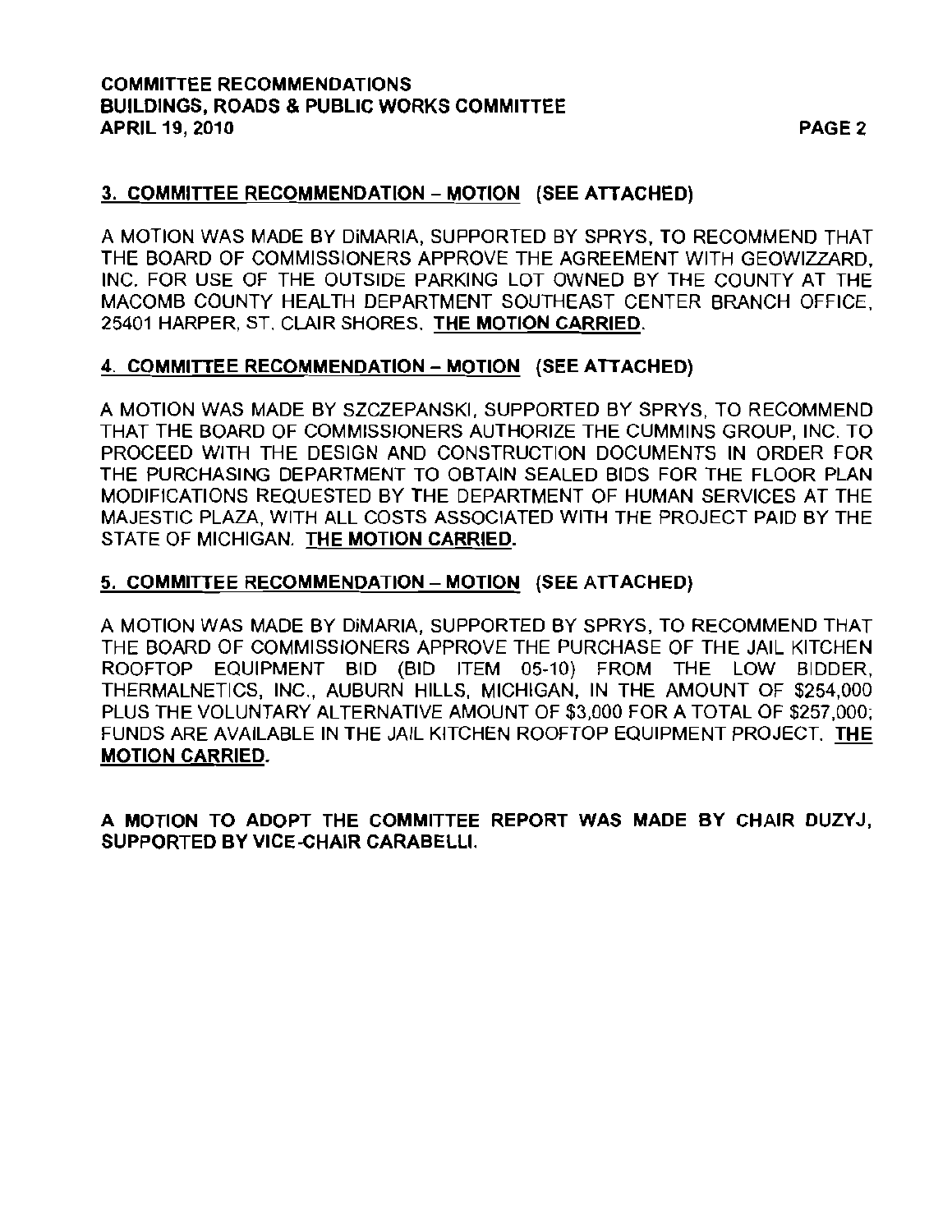**FULL BOARD MEETING DATE:** 

**AGENDA ITEM:** 

### **MACOMB COUNTY, MICHIGAN**

| RESOLUTION TO: | Authorize the Purchasing Department to purchase 184 Alumalights manufactured in |
|----------------|---------------------------------------------------------------------------------|
|                |                                                                                 |

Romeo, MI, and proceed with the bid process for installation at the Hall Road Warehouse Facility. Due to the 90 day

window to obtain the DTE Rebate, we are also requesting to accept the low qualified bid if the bids do not exceed the

estimated cost.

**INTRODUCED BY:** Commissioner Toni Moceri, Chair

Ad-Hoc Committee on Countywide Energy Conservation

#### **COMMITTEE/MEETING DATE**

AdHoe Committee on Countywide (Waived to BR&PW Committee)

Energy Gonservation - 4/19/2010 -

 $4 - 19 - 10$  $4.29.10$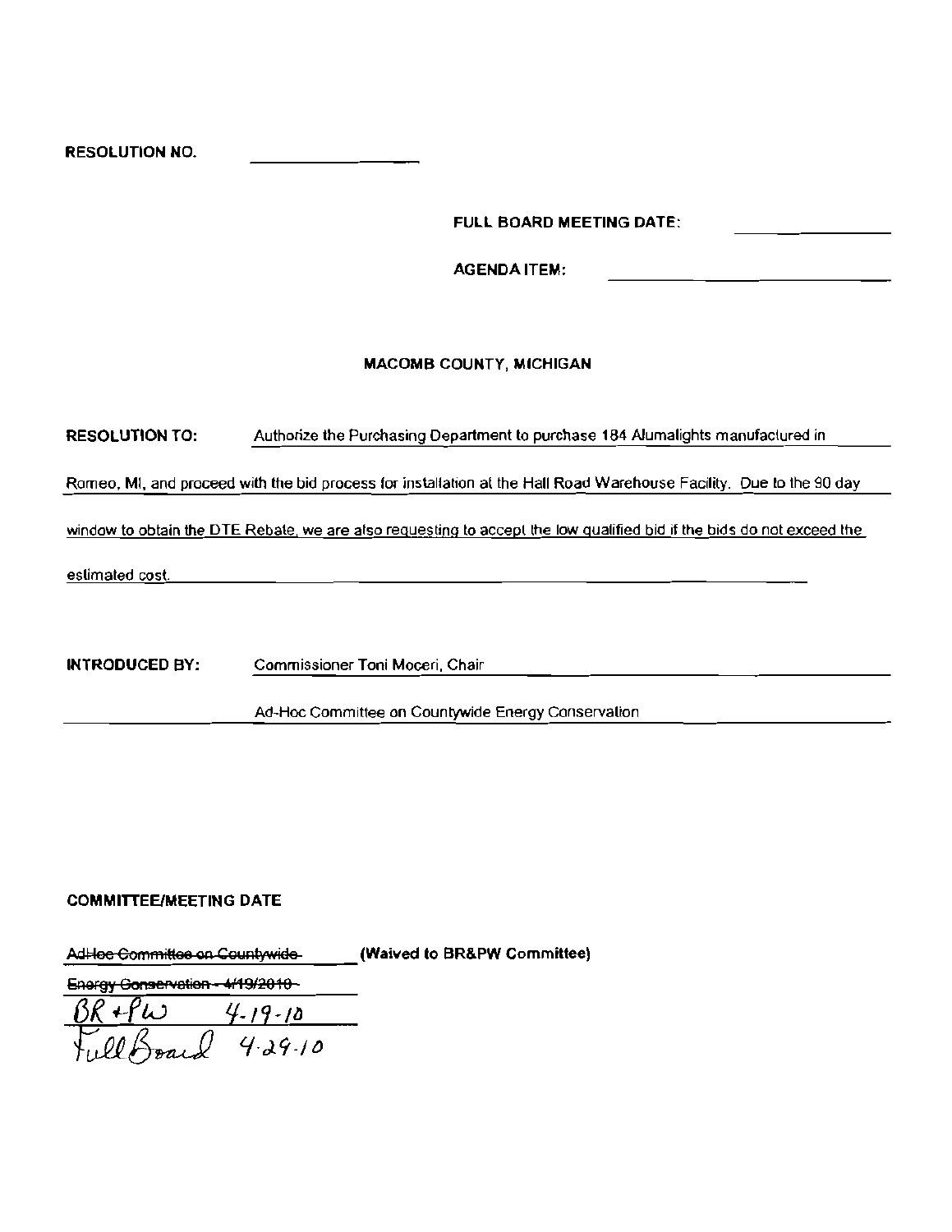| <b>RESOLUTION NO.</b> |  |  |
|-----------------------|--|--|
|                       |  |  |

FULL BOARD MEETING DATE:

AGENDA ITEM:

### MACOMB COUNTY. MICHIGAN

### RESOLUTION TO: **Authorize payment to Bernco, Inc., in the amount of \$4345.58. for construction services**

**perfonned for the JJC - Phase II Renovation Project** 

**Application No.** 26. **Funds for this Proiect are available in the Capital Budget.** 

INTRODUCED BY: **Commissioner Andrey Ouzyj, Chair**   $\ddot{\mathbf{r}}$  $\mathcal{A}^{\mathcal{A}}$  and  $\mathcal{A}^{\mathcal{A}}$ **Buildings, Roads & PubliC Works** 

 $\sim$ 

计算段

### COMMITTEE/MEETING DATE



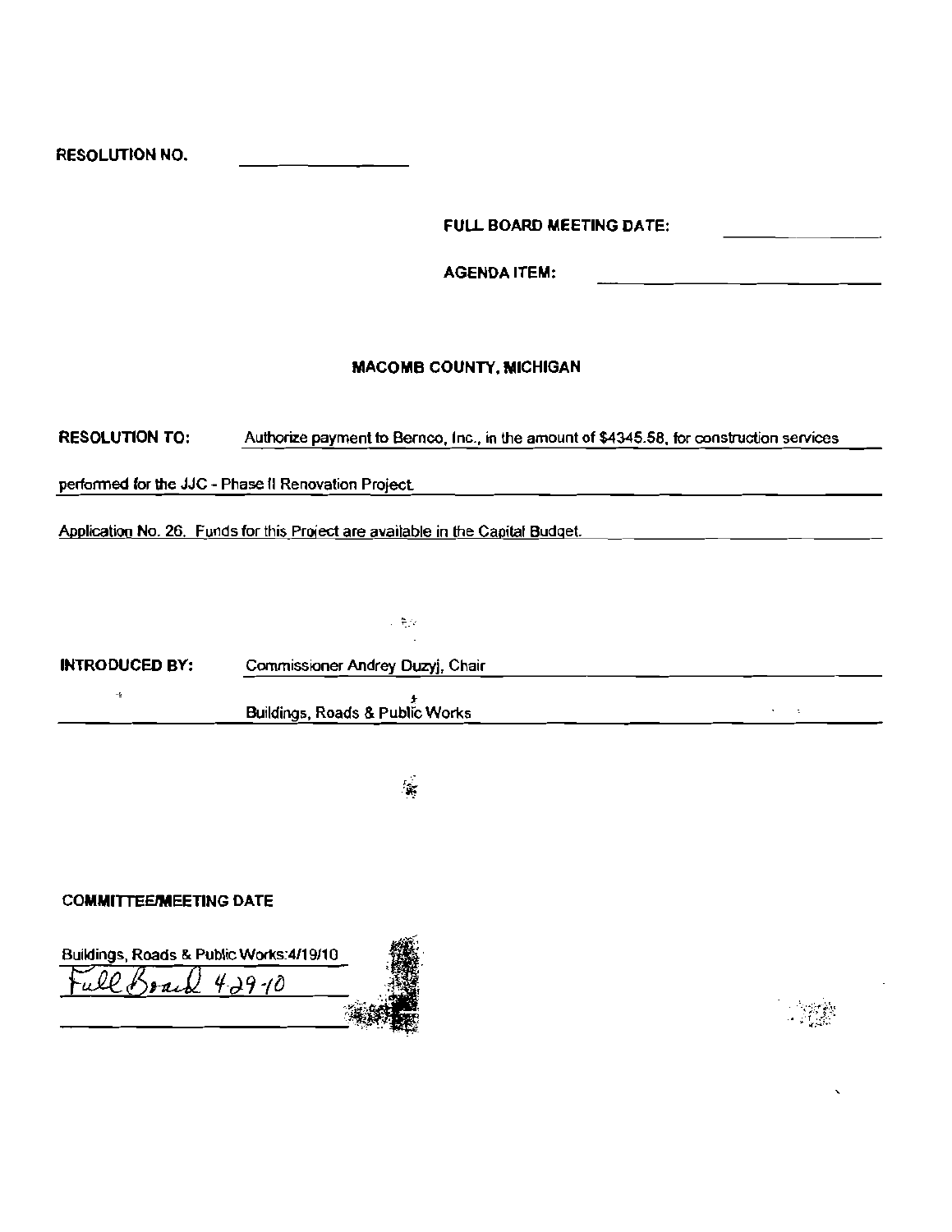**\_.......** ",. \_\_ .,.. ... -....-' , .

FULL BOARD MEETING DATE: 04129110

AGENDA ITEM: \_

MACOMB COUNTY, MICHIGAN

.RESOLUTION TO: APPROVE AGREEMENT WITH GEOWIZZARD, INC. FOR USE OF THE OUTSIDE PARKING LOT OWNED BY THE COUNTY AT THE MACOMB COUNTY HEALTH DEPARTMENT SOUTHEAST CENTER BRANCH OFFICE, 25401 HARPER, ST. CLAIR SHORES.

INTRODUCED BY: COMMISSIONER ANDREY DUZYJ, CHAIRPERSON BUILDINGS, ROADS & PUBLIC WORKS COMMITTEE

COMMITTEE/MEETING DATE:

---\_.,.., .

<u>BUILDINGS, ROADS AND PU**B**LIC WORKS – 04/19/10</u>

~g~ *L./-J.'i-/*<sup>D</sup>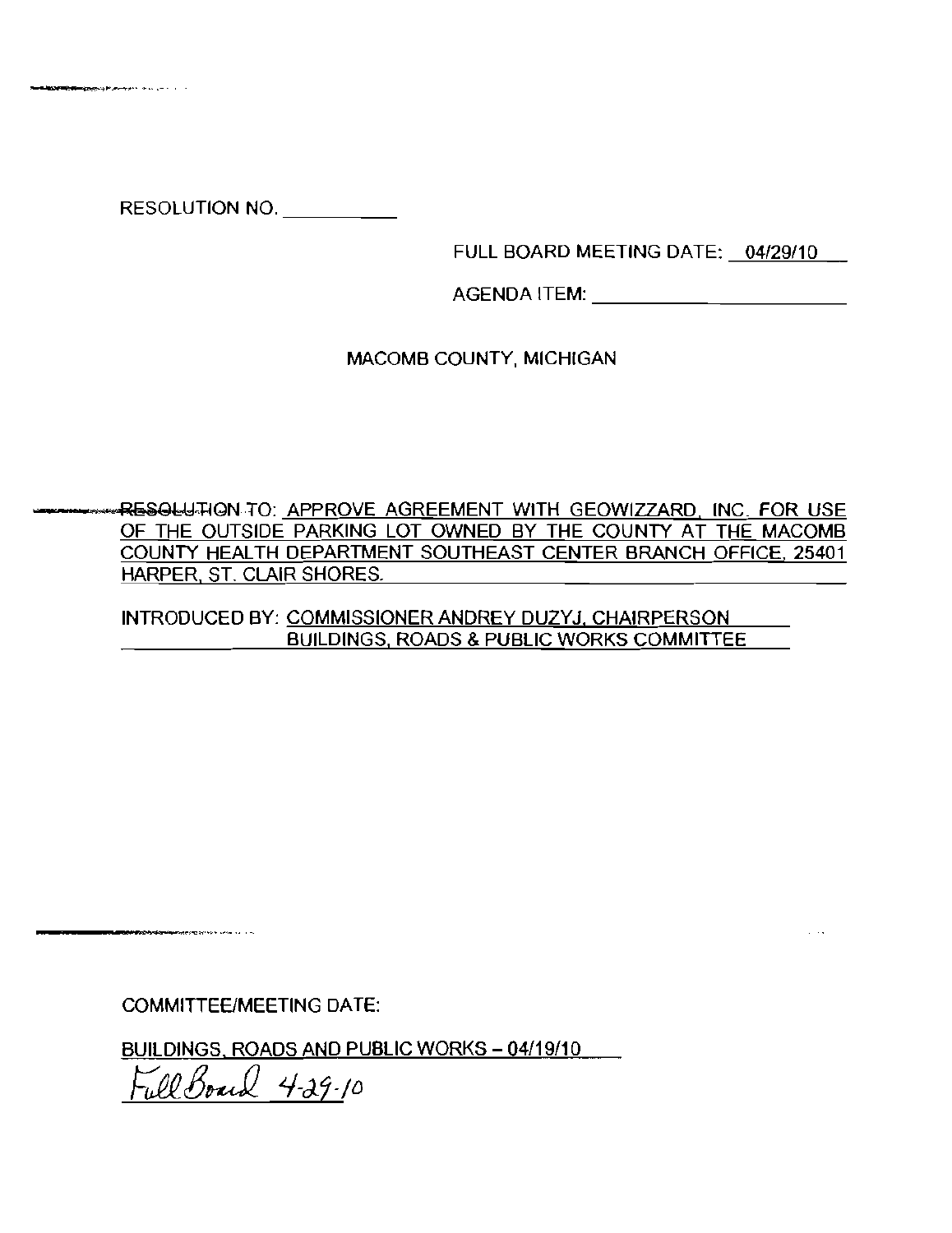FULL BOARD MEETING DATE:

AGENDA ITEM:

### MACOMB COUNTY, MICHIGAN

| RESOLUTION TO: | Authorize the Cummins Group, Inc., to proceed with the design and construction                                        |
|----------------|-----------------------------------------------------------------------------------------------------------------------|
|                |                                                                                                                       |
|                | documents in order for the Purchasing Department to obtain sealed bids for the floor plan modifications, requested by |

the Department of Human Services at the Majestic Plaza, with all costs associated with the project paid by the State

of Michigan.

INTRODUCED BY: Commissioner Andrey Duzyj, Chair

Buildings, Roads & Public Works

J.

### COMMIITEEIMEETING DATE

Buildings, Roads & Public Works:4f19/10 Tuil(l3d *'/-dc9-/o*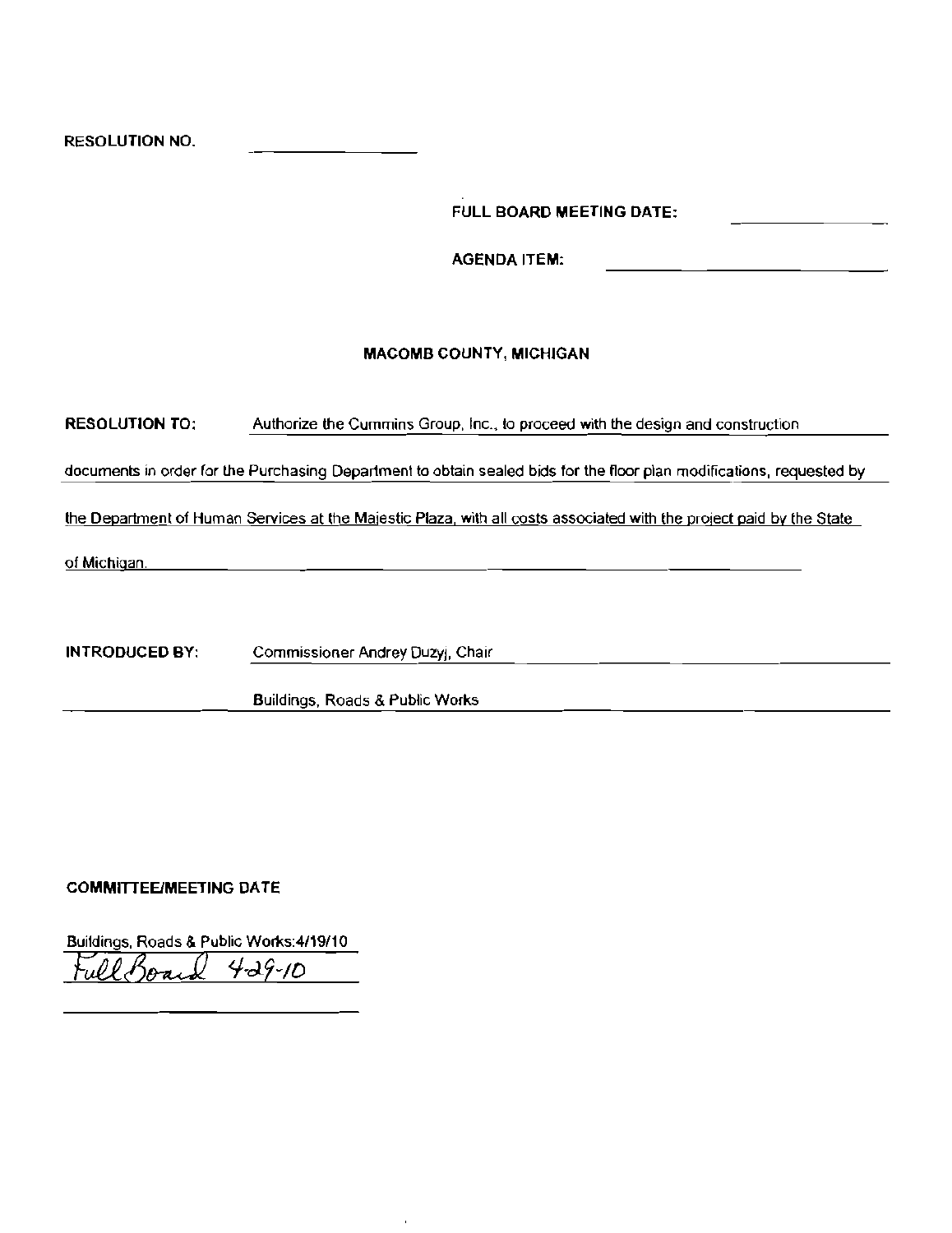FULL BOARD MEETING DATE:

<u> 1966 - 1966 - 1966 - 1966 - 1966 - 1966 - 1966 - 1966 - 1966 - 1970 - 1986 - 1986 - 1986 - 1986 - 1986 - 198</u>

**Participants** 

**AGENDA ITEM:** 

### **MACOMB COUNTY, MICHIGAN**

**RESOLUTION TO:** Approve the purchase of the Jail Kitchen Rooftop Equipment (Bid Item 05-10) from the low

bidder, Thermalnetics, Inc., Auburn Hills, MI, in the arnount of \$254,000.00 plus the voluntary alternative amount of

\$3,000.00 for a total of \$257,000.00

Funds for the project are available in the Jail Kitchen Rooftop Equipment Project [14]

**INTRODUCED BY:** Commissioner Andrey Duzyj, Chair

**Buildings, Roads & Public Works** 

### **COMMITTEE/MEETING DATE**

Buildings, Roads & Public Works: 4/19/10  $4 - 29 - 10$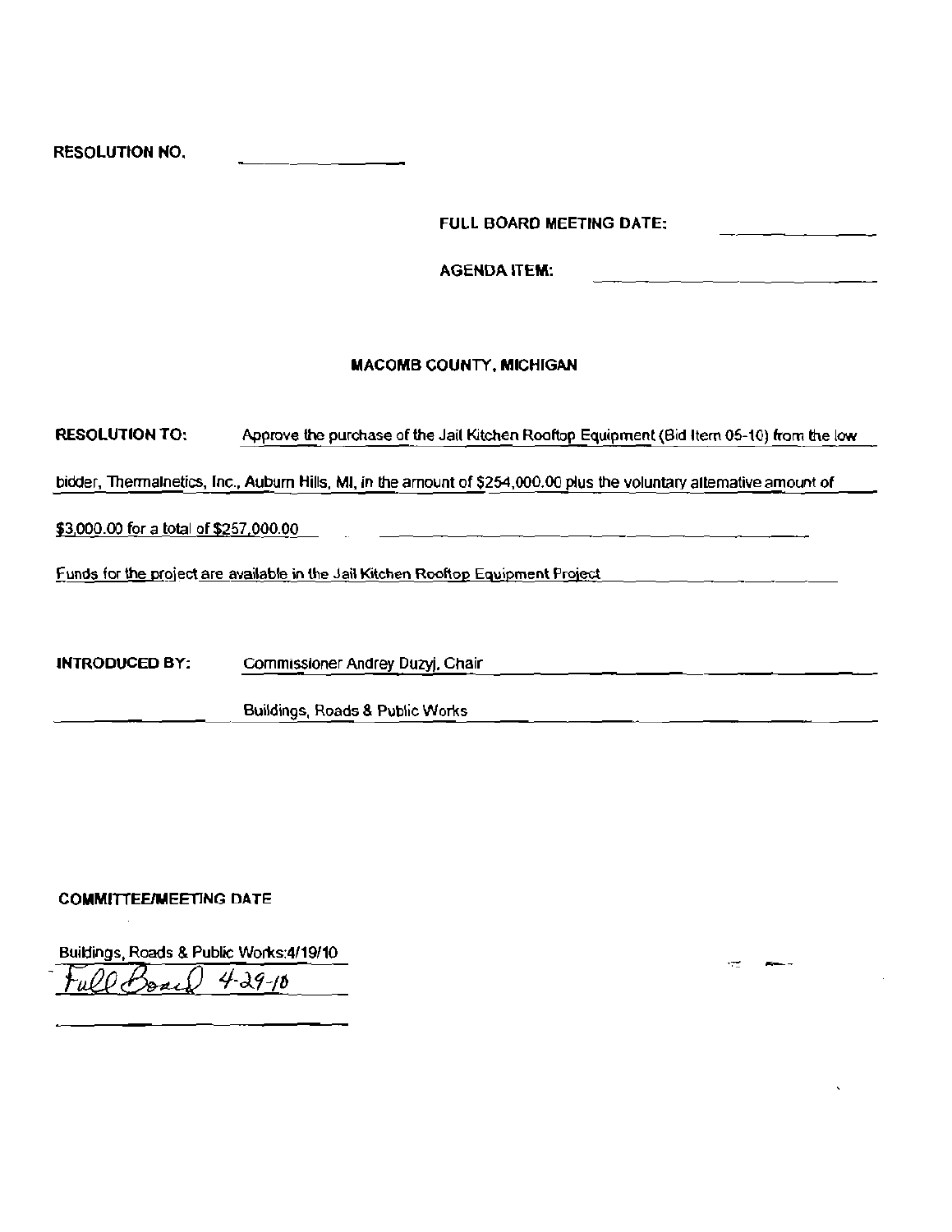

I S. Main SI.. 9th Floor Mount Clemens. Michigan 48043 586-469-5125 FAX 586-469- 5993 macombcountymi.gov/boardofcommissioners

TO: BOARD OF COMMiSSIONERS

FROM: PHILLIP DiMARIA, CHAIR PUBLIC SAFETY AND CORRECTIONS COMMITTEE

### RE: RECOMMENDATIONS FROM PUBLIC SAFETY AND CORRECTIONS COMMITTEE MEETING OF APRIL 20, 2010

At a meeting of the Public Safety and Corrections Committee, held Tuesday, April 20, 2010, the following recommendations were made and are being forwarded to the Full Board for approval:

### 1. COMMITTEE RECOMMENDATION - MOTION (SEE ATTACHED)

A MOTION WAS MADE BY DOHERTY. SUPPORTED BY SPRYS, TO RECOMMEND THAT THE BOARD OF COMMISSIONERS APPROVE THE MACOMB COUNTY CONTINUITY OF OPERATIONS PLAN AND AUTHORIZE THE BOARD CHAIR TO SIGN THE CORRESPONDING POLICY LETTER. THE MOTION CARRIED.

### 2. COMMITTEE RECOMMENDATION - MOTION (SEE ATTACHED)

A MOTION WAS MADE BY CARABELLI. SUPPORTED BY SAUGER. TO RECOMMEND THAT THE BOARD OF COMMISSIONERS ACCEPT AND ENTER INTO THE FY 2009 HOMELAND SECURITY GRANT PROGRAM GRANT AGREEMENT WITH THE MICHIGAN STATE POLICE EMERGENCY MANAGEMENT HOMELAND SECURITY DIVISION IN THE AMOUNT OF \$1.124,482. THE MOTION CARRIED.

### 3. COMMITTEE RECOMMENDATION - MOTION (SEE ATTACHED)

A MOTION WAS MADE BY DOHERTY. SUPPORTED BY CARABELLI, TO RECOMMEND THAT THE BOARD OF COMMiSSIONERS AUTHORIZE MACOMB COUNTY COMMUNITY CORRECTIONS TO APPLY FOR CONTINUATION GRANT FUNDING FROM THE MICHIGAN DEPARTMENT OF CORRECTIONS/OFFICE OF COMMUNITY CORRECTIONS TO MAINTAIN STAFF AND PROGRAM OPERATIONS FOR FY 2011. THE GRANT REQUEST IS \$1.714.000. THE ANNUAL GRANT FROM THE MICHIGAN DEPARTMENT OF CORRECTIONS/OFFICE OF COMMUNITY CORRECTIONS IS ENTIRELY STATE-FUNDED AND REQUIRES NO LOCAL MATCH FUNDS. THE MOTION CARRIED.

### 4. COMMITTEE RECOMMENDATION - MOTION (SEE ATTACHED)

A MOTION WAS MADE BY DOHERTY, SUPPORTED BY SAUGER. TO RECOMMEND THAT THE BOARD OF COMMISSIONERS APPROVE AN EXTENSION OF THE FOOD SERVICE CONTRACT WITH ARAMARK CORRECTIONAL SERVICES COMPANY FOR THE PURPOSES OF PROVIDING MEALS TO PRISONERS AT THE MACOMB COUNTY JAIL. SAID AGREEMENT WOULD BE EXTENDED FROM MAY 1, 2010 UNTIL SEPTEMBER 30, 2010. THE MOTION CARRIED.

Chairman

**A MOTION TO ADOPT THE COMMITTEE REPORT WAS MADE BY CHAIR DiMARIA, SUPPORTED BY VICE CHAIR BOYLE.** 

# **MACOMB COUNTY BOARD OF COMMISSIONERS** Paul Gieleghem  $\begin{array}{ccc}\n\text{Kachy Tocco} & \text{Joco} \\
\text{Distric 19} & \text{Distric 20}\n\end{array}$

Andrey Duzyj - District 1 Sue Rocca - District 7

James L. Carabelli - District 12

District 20<br>Vice Chair

Phillip A, DiMaria - Disrict 3 Roten Migac - Disrrict 9 Brian Broak - District 14 Dana Camphous-Peterson - District 18 Michael A, Boyle - Disrrict 24 Brian Dana Difference A, Boyle - Disricl 20 Michael A, Boyle - District Toni Moceri, District 4 Ken Lampar District 10 Keith Rengert - District 15 Intene M. Kepler - District 21 Kathy D Vosburg. District 25 Susan L. Doherty - District S Ed Szczepanski - Dastrict 1? Carey Torrice - District 16 Frank Accavitti Jr. - District 22 Jeffery S. Sprys - District 26

Sergeant-At-Amis

Marvin E. Sauger - District 2 David Flynn - District 8 Don Brown - District 13 Fed Bruley - District 17 William A Crouchmau - District 23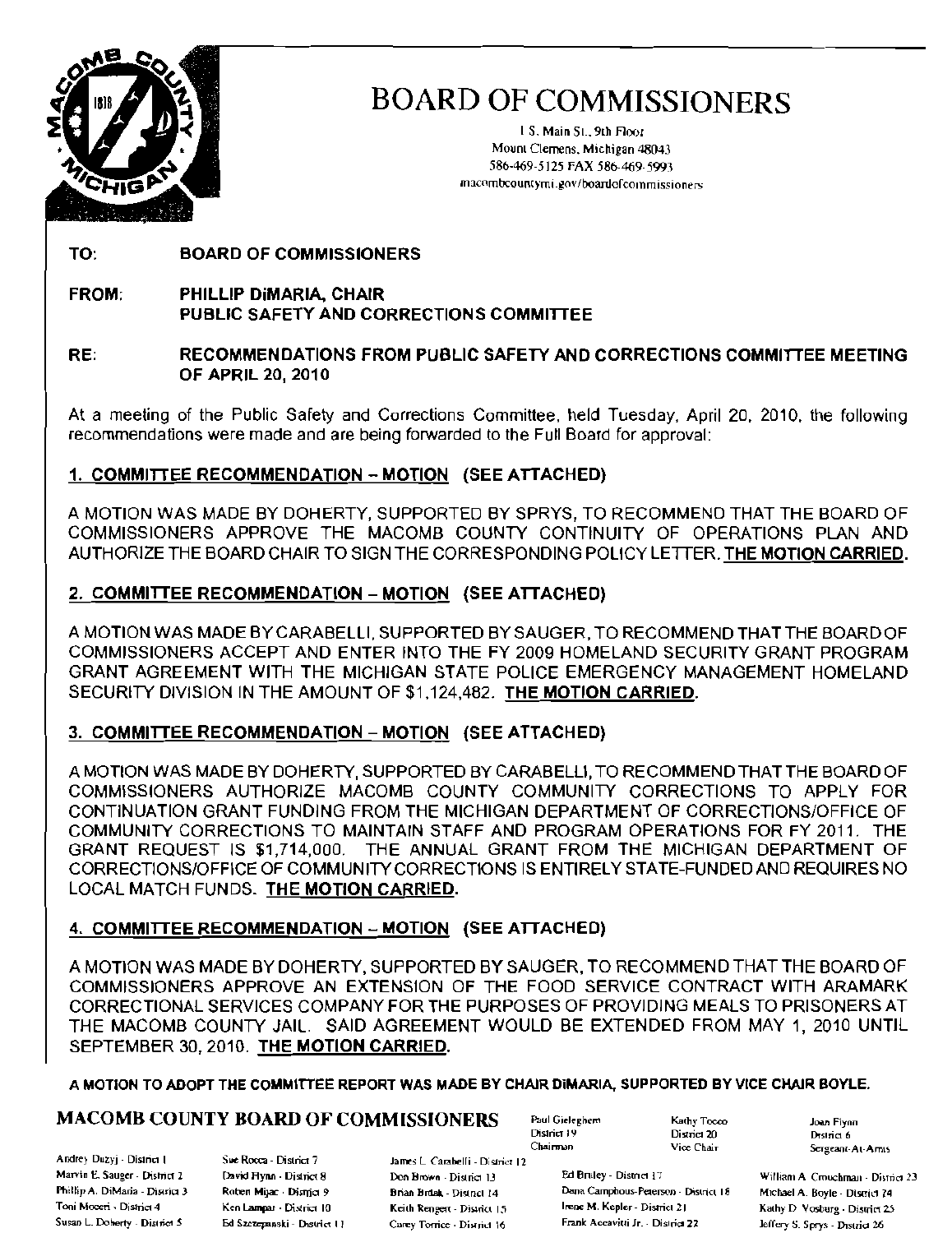**College** 

RESOLUTION NO: ~~\_ FULL BOARD MEETING DATE: ~~

, AGENDA ITEM:

### MACOMB COUNTY, MICHIGAN

RESOLUTION TO: Approve the Macomb County Continuity of Operations Plan and authorize the Board Chair to sign the corresponding Policy Letter.

!NTRODUCED BY: Commissioner Phillip DiMaria, Chairman, Public Safety & Corrections Committee

See attached report.

COMMITTEE/MEETING DATE  $P$ SC 4-20-10 opprived  $\frac{1}{10}$   $\frac{1}{29-10}$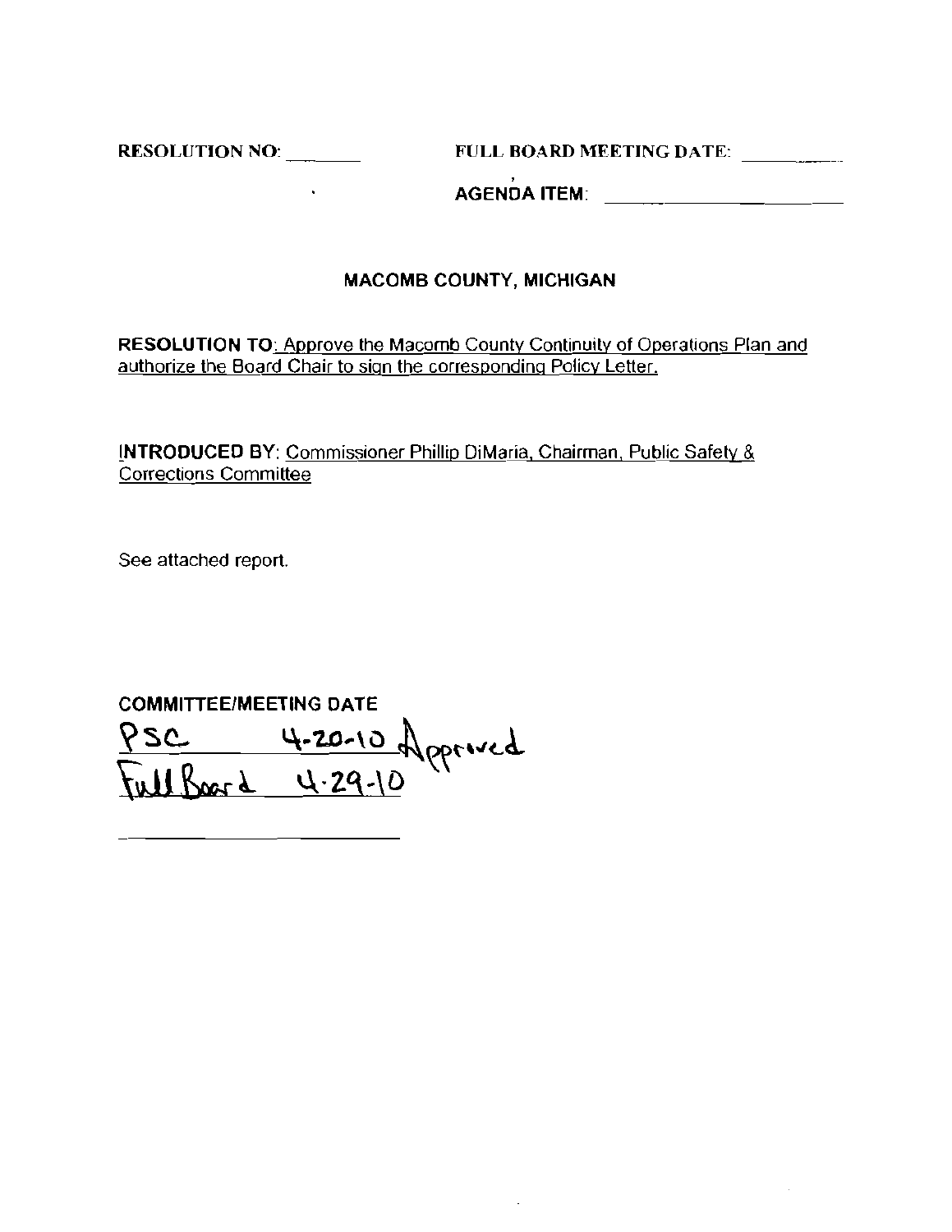

## EMERGENCY MANAGEMENT & COMMUNICATIONS

21930 Dunham Road Mount Clemens, Michigan 48043 Emergency Management: 586-469-5270 FAX 586-469-6439 Technical Services: 586-469-5370 FAX 586-783-0957

April 12,2010

Vietoria Wolber Emergency Mgt. Coordinator

Keith Bradshaw Service Manager, Technical Services

> TO: Phillip DiMaria, Chairman Public Safety & Corrections Committee

FR: Vicki Wolber, Emergency Management Coordinator V

### RE: Approval of the Macomb County Continuity of Operations Plan (COOP)

As you may recall in September of 2008, the Board of Commissioners approved the hiring of Patriot Services Corporation to develop a Continuity of Operations Plan (COOP) for the county. This type of plan is neeessitaled for providing the county and key departments with plans, processes and procedures for continuing operations should they be disrupted or nonfunctional due to any number of cireumstances. The plan utitized a "most likely threat approaeh" and addressed actual situations and scenarios pertaining to the county. The plan document includes infonnation on essential functions, delegations of authority, orders of succession, alternative operating facilities and the preservation of vital records to name a few.

As part of this planning proeess and as recommended by COOP planning guidance, a Steering Committee was created from key departments to oversee the development of the entire plan. Further, each department included in the plan had representation and was instrumental in the development of their annex.

Now that the plan is complete, I am seeking approval of the COOP and authorization for the Board Chair to sign the attaehed Poliey Letter that will provide for the continued maintenance and resting of the plan. Due to the large size of the document and the confidential nature of the plan, it is not possible to include it with this letter. However, a copy of the entire plan is available in the Office of the Board Chair.

With your concurrence, please place this item on the agenda for the April 20, 2010 Public Safety & Corrections Committee meeting, and the subsequent full Board of Commissioners meeting. A contract review has been initiated on this as well,

Please feel free to contact me at 469-6390 if you have any questions. Thank you.

### MACOMB COUNTY BOARD OF COMMISSIONERS

Audrey Duzyj - District ! Sue Rocca - District 7 lames L. Carabelli - District 12 Susan J. Duberty: District 5 Fed Successoris: Disnict II Corry Tomice. District In Frank Accavitable . District 22

Paul Gieleghem District 19 Chairman

Kathy Tocoo District 20 Vice Chair

Marvin E. Sanger - District 2 David Flyna - Oistrict 8 Don Brown - District 13 Ed Bruley - District 17 William A. Qrouchman - District 23 Pbillip A. DiMaria - District 3 Nobert Mijac - District 9 Brian Brdat - District 14 Dana Campbous-Peterson - District 18 Michael A. Boyle - District 24 Tooi Moceni - Oisrict 4 Ken: Lampar District 10 Keith Reagent - District 15 Irene M. Kepler - District 21 Kathy D. Vosburg - District 25<br>Tooi Moceni - District 5 - Pal Secretaria District 11 Comen District 16 Frank Accavit

**Joan Flynn** Diamet 6 Sergeant-At-Arms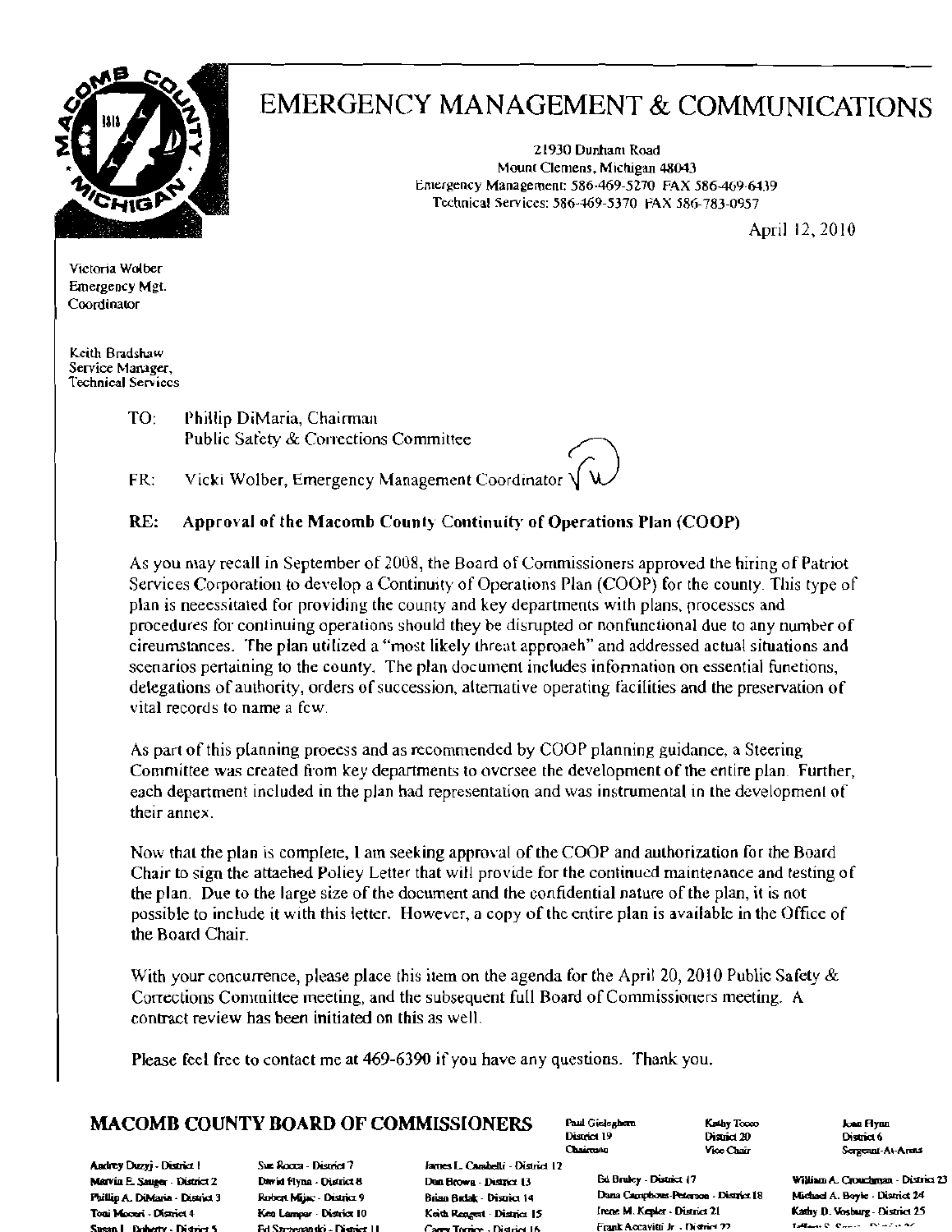## IPOLICY LETTER

Policy #

والمحامر

Date:

### From: Board Chair, Board of Commissioners

To: All Elected Officials and Department Heads

### Policy: Continuity of Operations Planning

This Policy describes the requirement for Continuity of Operations Planning for all departments within Macomb County.

Continuity of Operations Planning is a process to assist in expediting Macomb COunty's essential functions and operations during and after a service intenuption, including natural and man-made events. Preparation for potential service interruptions reduces risks to employees and the County, as a whole. To mitigate the impact of a potential event, it is essential that all departments within Macomb County develop, maintain, and periodically test plans that are in alignment with County guidelines on continuity planning. Individual department heads are responsible for ensuring their employees understand the roles and responsibilities outlined in these plans.

At a minimum, the Office of Emergency Management will be responsible for overseeing the Continuity of Operations Plan (COOP) management and reviewing, testing, and updating the COOP as needed, at an annual minimum.

Board Chair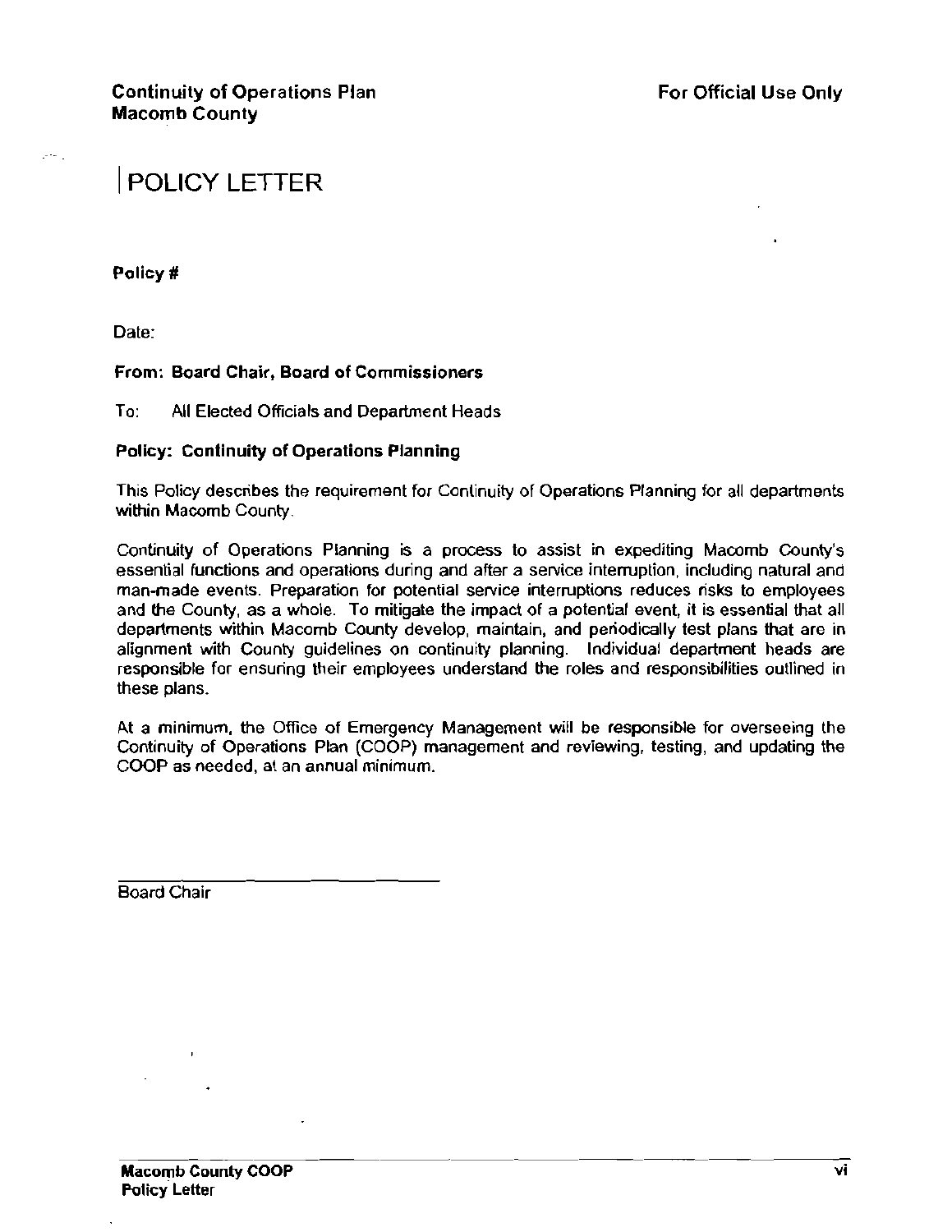RESOLUTION NO: FULL BOARD MEETING DATE:

, AGENDA ITEM:

### MACOMB COUNTY, MICHIGAN

RESOLUTION TO: Accept and enter into the FY 2009 Homeland Security Grant Program Grant Agreement with the Michigan State Police Emergency Management Homeland Security Division in the amount of \$1,124,482.00.

iNTRODUCED BY: Commissioner Phillip DiMaria, Chairman, Public Safety & **Corrections Committee** 

See attached report.

 $\mathcal{L}$ 

COMMITIEE/MEETING DATE  $YSC = 4.20 - 10$  the groved 880 4.20.10 +<br>Full Board 4.29.10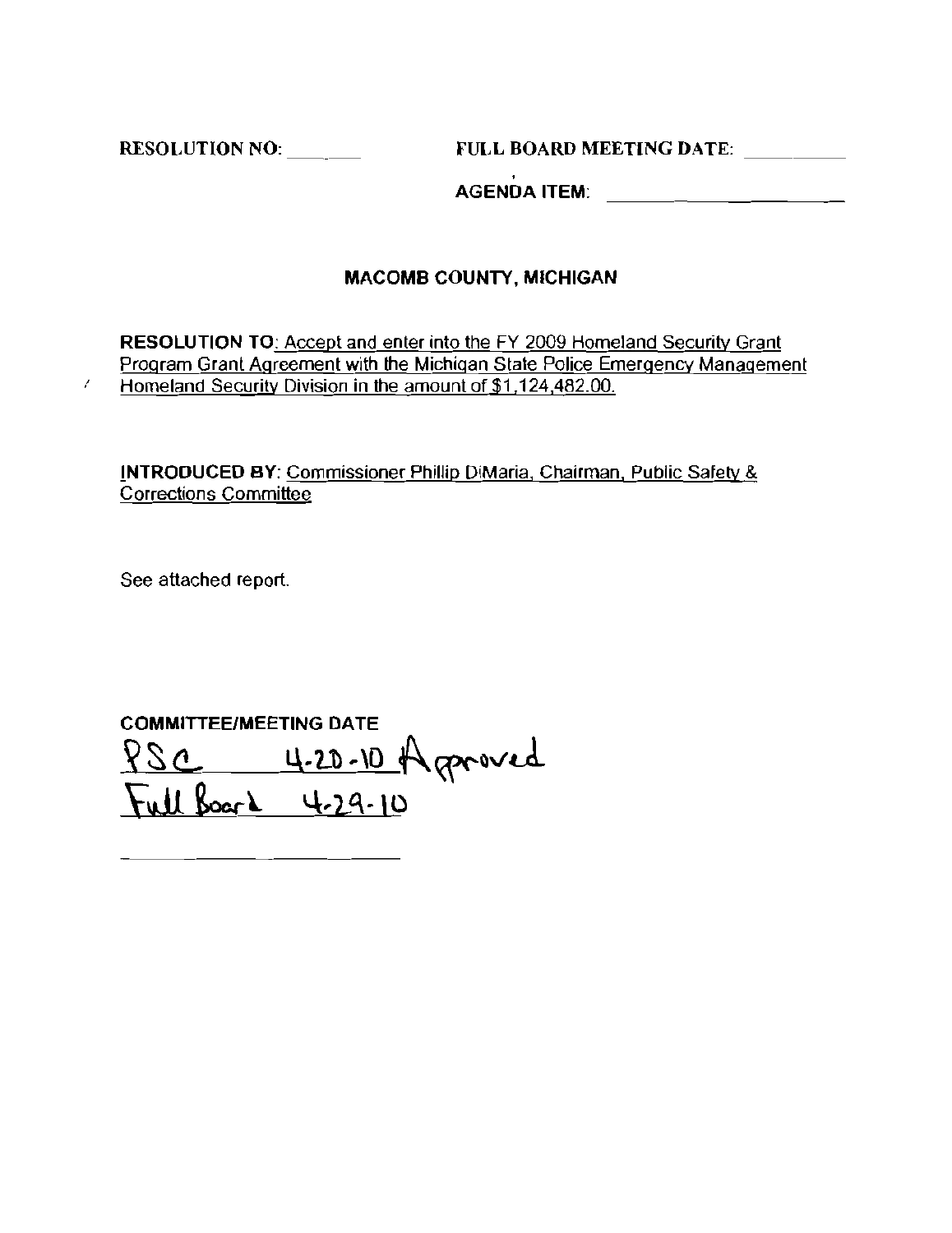### RESOLUTION NO, FULL BOARD MEETING DATE: \_ AGENDA ITEM: \_

### MACOMB COUNTY, MICHIGAN

**RESOLUTION TO authorize Macomb County Community Corrections to apply for** continuation grant funding from the Michigan Department of Corrections/Office of Community Corrections to maintain staff and program operations for FY 2011. The grant request is \$1,714,000. The annual grant from the Michigan Department of Corrections/Office of **Community Corrections is entirely state-funded and requires no local match funds.** 

**INTRODUCED** BY: Phil DiMaria, Chair, Public Safety and Corrections

COMMITTEE/MEETING DATE

Public Safety & Corrections  $4-20-10$   $\bigoplus$   $\bigcap$   $\bigcap$   $\bigcap$  $\frac{1}{2000}$   $\frac{1}{2000}$   $\frac{1}{2000}$   $\frac{1}{2000}$   $\frac{1}{2000}$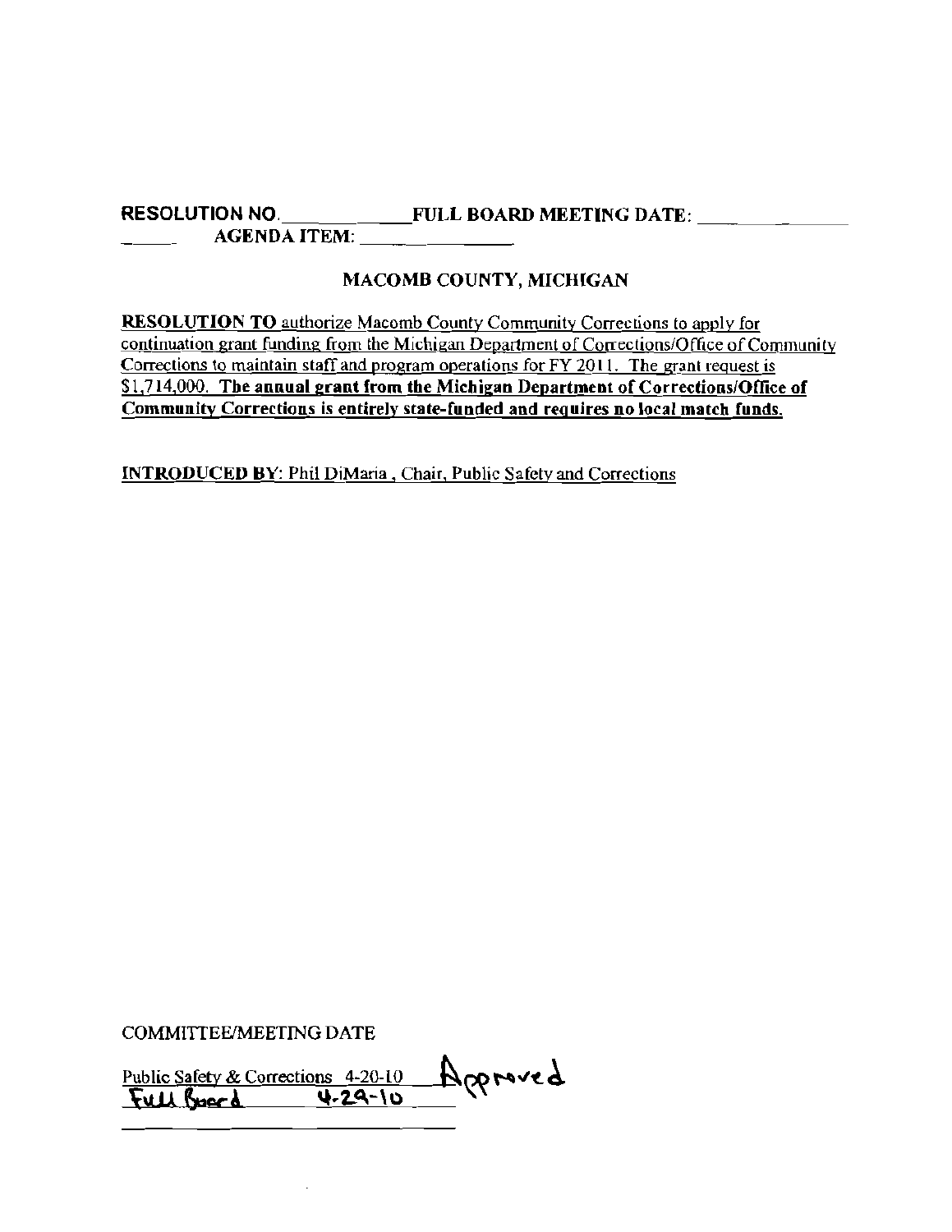FULL BOARD MEETING DATE: \_\_\_\_\_\_\_\_\_

AGENDA ITEM: \_

### MACOMB COUNTY, MICHIGAN

RESOLUTION TO: APPROVE AN EXTENSION OF THE FOOD SERVICE CONTRACT WITH ARAMARK CORRECTIONAL SERVICES COMPANY FOR THE PURPOSES OF PROVIDING MEALS TO PRISONERS AT THE MACOMB COUNTY JAIL. SAID AGREEMENT WOULD BE EXTENDED FROM MAY 1, 2010 UNTIL SEPTEMBER 30, 2010

### INTRODUCED BY: CHAIRPERSON PHILLIP A. DIMARIA, PUBLIC SAFETY & CORRECTIONS COMMITTEE

**The Jail Administrator has approached ARAMARK Correctional Seruices concerning the extension of a contract for food services at the jail to provide meals for prisoners.**  The current food contract expires on April 30, 2010. ARAMARK has agreed to extend **their current food service contract at the current contingency meal price until September**  30,2010. September 30,2010 is the anticipated date of the kitchen renovation being **completed. By approving this motion, the contract would be extended until that date.** 

COMMITTEE/MEETING DATE

<u> Public Safety & Corrections – 4/20/10</u>  $\overline{\text{Full Board}}$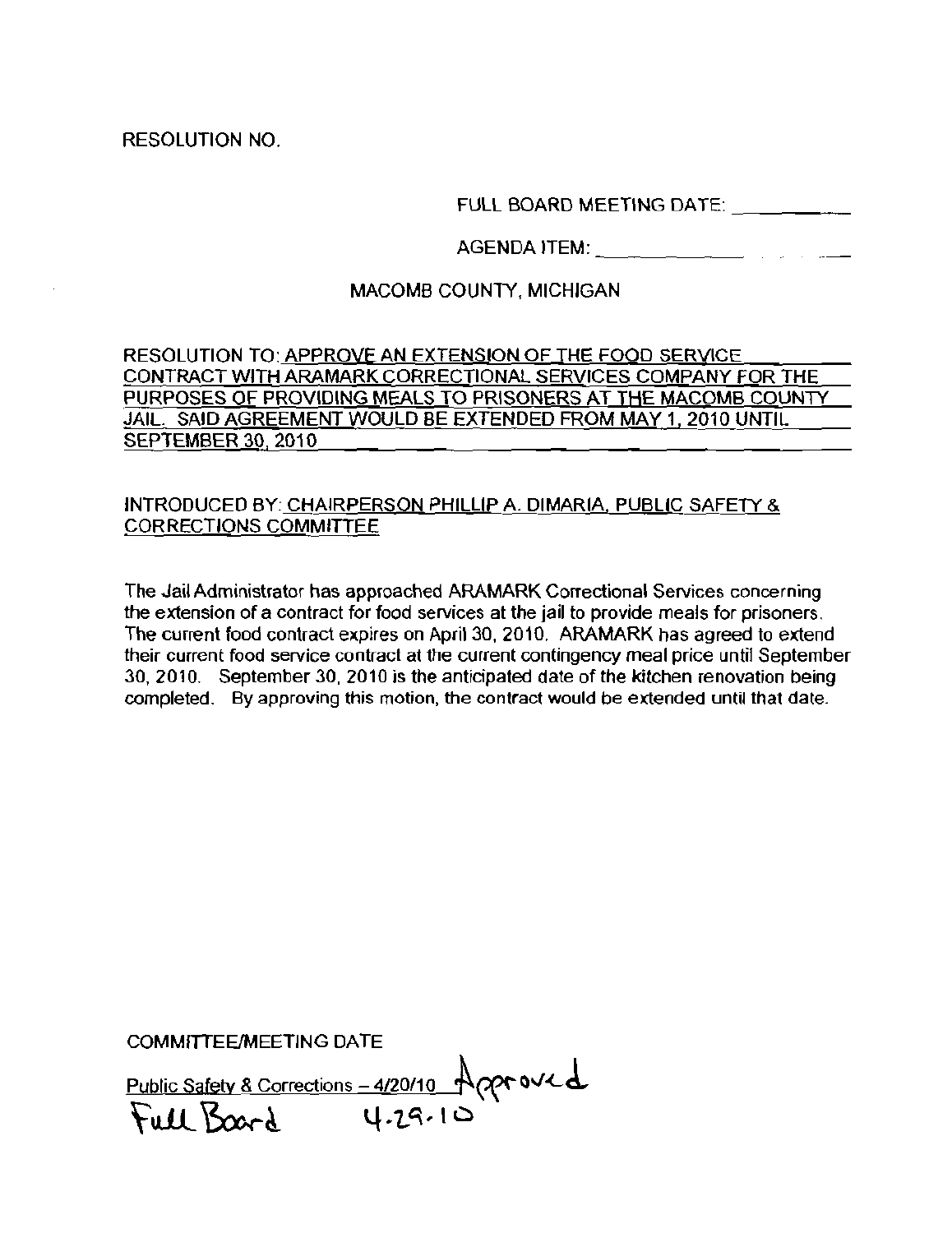

I S Main 51. 9th Floor Mounl Clemens, Michigan 48043 586-469-5125 FAX 586-469-5993 macombcounty mi .gov/hoardofcommissioners

**April 21, 2010** 

#### TO: BOARD OF COMMISSIONERS

#### FROM: KATHY VOSBURG, CHAIR ADMINISTRATIVE SERVICES COMMITTEE

#### RE: RECOMMENDATIONS FROM ADMINISTRATIVE SERVICES COMMITTEE MEETING OF APRIL 21,2010

At a meeting of the Administrative Services Committee, held Wednesday, April 21, 2010, the following recommendations were made and are being forwarded to the Full Board for approval:

### 1. COMMITTEE RECOMMENDATION - MOTION (SEE ATTACHED)

A MOTION WAS MADE BY BROWN, SUPPORTED BY CAMPHOUS-PETERSON, TO RECOMMEND THAT THE BOARD OF COMMISSIONERS ACCEPT \$211,659 IN REMONUMENTATION GRANT FUNDS, GRANT YEAR 2010, PROVIDED BY THE STATE OF MICHIGAN, OFFICE OF LAND SURVEY & REMONUMENTATION, AND TO AUTHORIZE ITS INCLUSION IN THE MACOMB COUNTY REMONUMENTATION BUDGET; APPROVE AND AUTHORIZE THE MONUMENTATION AND REMONUMENTATION PLAN FOR MACOMB COUNTY, MICHIGAN, TO INCLUDE SECTION IX, RAPID GEODETIC POSITIONING OF PLS CORNERS; APPROVE AND AUTHORIZE FOR EXECUTION FOR GRANT YEAR 2010 THE MONUMENTATION-SURVEYOR CONTRACTS AND PEER GROUP MEMBER CONTRACTS AND FILE STATUS REPORT DETAILING THE WORK COMPLETED THROUGH THE MACOMB COUNTY REMONUMENTATION PROGRAM FROM 1993-2009, THE MOTION CARRIED.

### 2. COMMITTEE RECOMMENDATION - MOTION (SEE ATTACHED)

A MOTION WAS MADE BY CAMPHOUS-PETERSON, SUPPORTED BY J, FLYNN, TO RECOMMEND THAT THE BOARD OF COMMISSIONERS APPROVE PARTICIPATION IN THE COST-FREE NACo "COUNTY SHOWCASE PROGRAM" WITH TOPIC AREAS TO BE DETERMINED BY THE BOARD CHAIR AND ADMINISTRATIVE SERVICES COMMITTEE CHAIR. THE MOTION CARRIED.

A MOTION TO ADOPT THE COMMITTEE REPORT WAS MADE BY CHAIR VOSBURG, SUPPORTED BY COMMISSIONER ACCAVITTI.

## **MACOMB COUNTY BOARD OF COMMISSIONERS** Paul Gieleghem  $\begin{array}{cccc}\n\text{Kally Town} \\
\text{Dispic 20}\n\end{array}$

Andrey Dutyj - District J Sue Rocca - District 7

**Ed Syczamonds** Niemed 11

James L. Carabelli - District 12  $C_{\rm 2000}$  . Then in a Pilace is the

Chairman

District 20 District 6<br>Vice Chair Serveson,

Marvin E. Sauget - District 2. [David Flynn. District B Ell Brown - District 13 Ed Bruky - District 17 William A, Crouchman - District 23 Phillip A. DiMaria - District 3 Robert Mijac - District 9 Brian Brdak - District 14 Dana Camphous-Peterson - District 18 Michael A. Boyle - District 24 Toni Moceri - Di\$lricl4 Ken Lamper - Di\$lrict 10 Keith Rengert - Di\$rict 15 Inche M. Kepler - Di\$lrict 21 Kathy D. Vosburg - Di\$frict 25<br>Susan L. Doberty - District State of Disclosure District 11 Co. Co. Discuss 16 Canada

Sergeant-Ai-Arms

 $\mathbf{r}_\sigma \mathbf{r} \mathbf{r}_{\sigma \sigma \sigma} \left( \mathbf{r}_\sigma \mathbf{r}_\sigma \mathbf{r}_\sigma \right) = \mathbf{0}$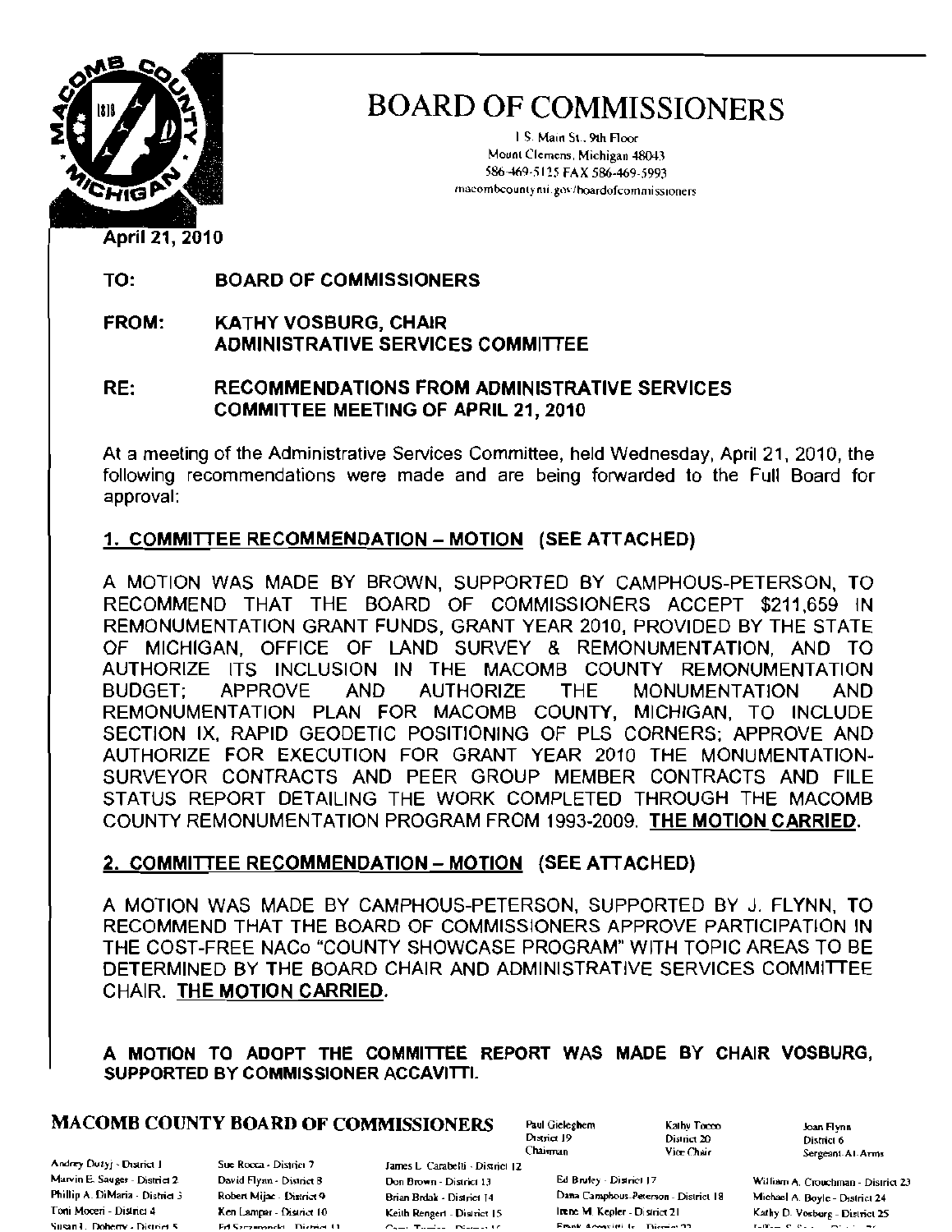RESOLUTION NO.: \_\_\_\_\_ \_\_\_\_\_ \_\_\_\_ \_\_\_\_ \_\_\_ FULL BOARD MEETING DATE:

AGENDA ITEM:

### MACOMB COUNTY, MICHIGAN

RESOLUTION *TO:* 

Accept \$211,659.00 in Remonumentation Grant Funds, Grant Year 20/0, provided by the State of Michigan, Office of Land Survey & Remonumentation and to authorize its inclusion in the Macomb County Remonumentation budget

Approve and authorize the Monumentation and Remonumentation Plan for Macomb County, Michigan to inelude Section IX Rapid Geodetic Positioning of PLS Comers.

Approve and authorize for execution for Grant Year 2010 the Monumentation-Surveyor Contraets and Peer Group Member Contracts.

File the Status Report detailing the work completed through the Maeomb County Remonumentation Program from 1993-2009.

INTRODUCED BY: Commissioner Kathy Vosburg, Administrative Services Committee chair Members of the Administrative Services Committee

COMMITTEE MEETING DATE:

April 21, 2010  $^{6}$  0.6  $^{6}$  and 0.4-29-10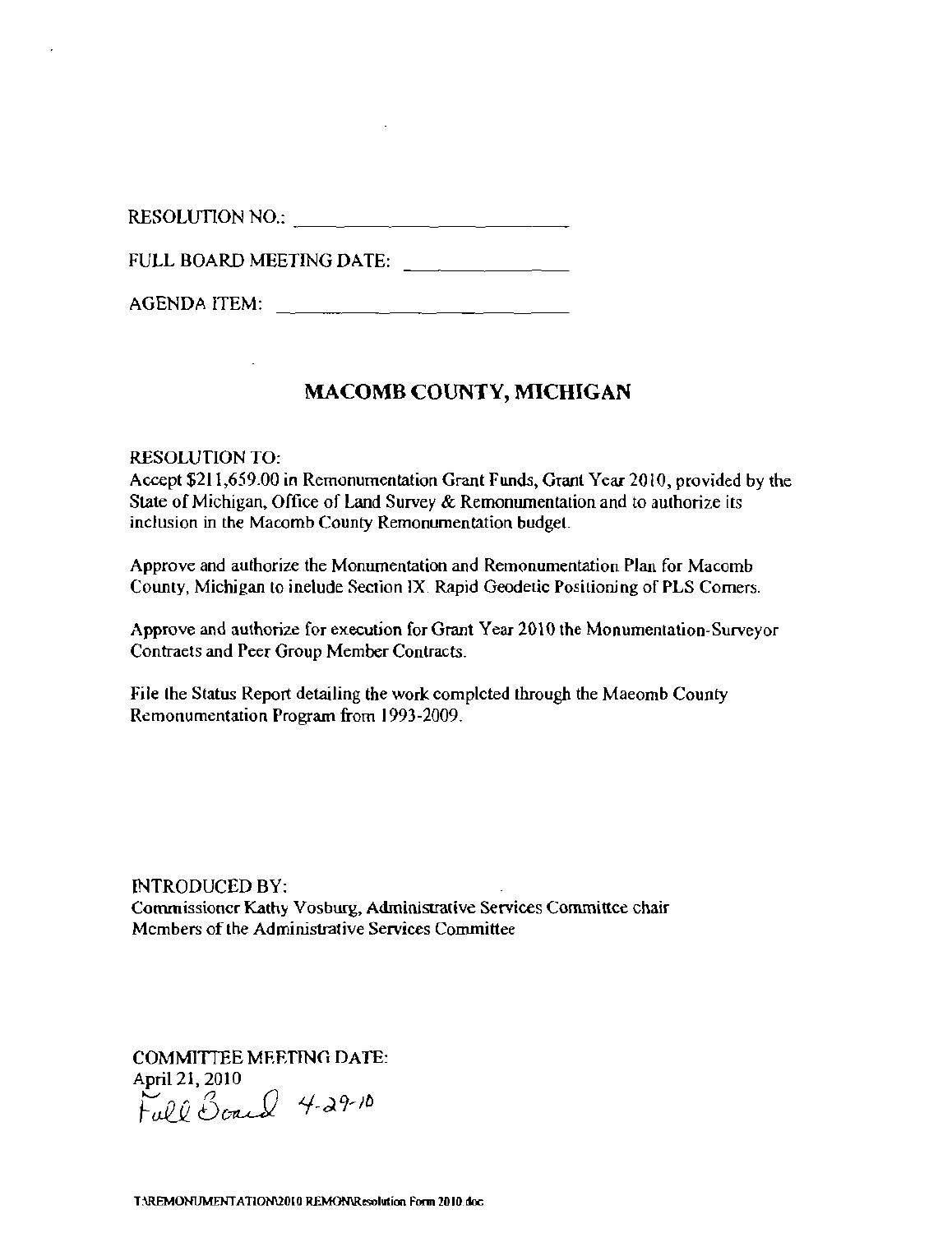**RESOLUTION** NO. \_ **FUll BOARD MEETING** DATE: \_

AGENDAITEM:. \_

### **MACOMB** COUNTY, **MICHIGAN**

**RESOLUTION TO approve participation in the cost-free NACo "County Showcase Program" with topic**  areas to be determined by the Board Chair and Administrative Services Committee Chair

**INTRODUCED BY:** Kathy Vosburg, Chair, Administrative Services Committee

This will result in a professionally produced video about Macomb County with various one minute topic **areas to be accessible via the County's homepage.** 

**COMMITIEE/MEETING DATE** 

Administrative Services 4-21-10<br>Full Boach 4.29-10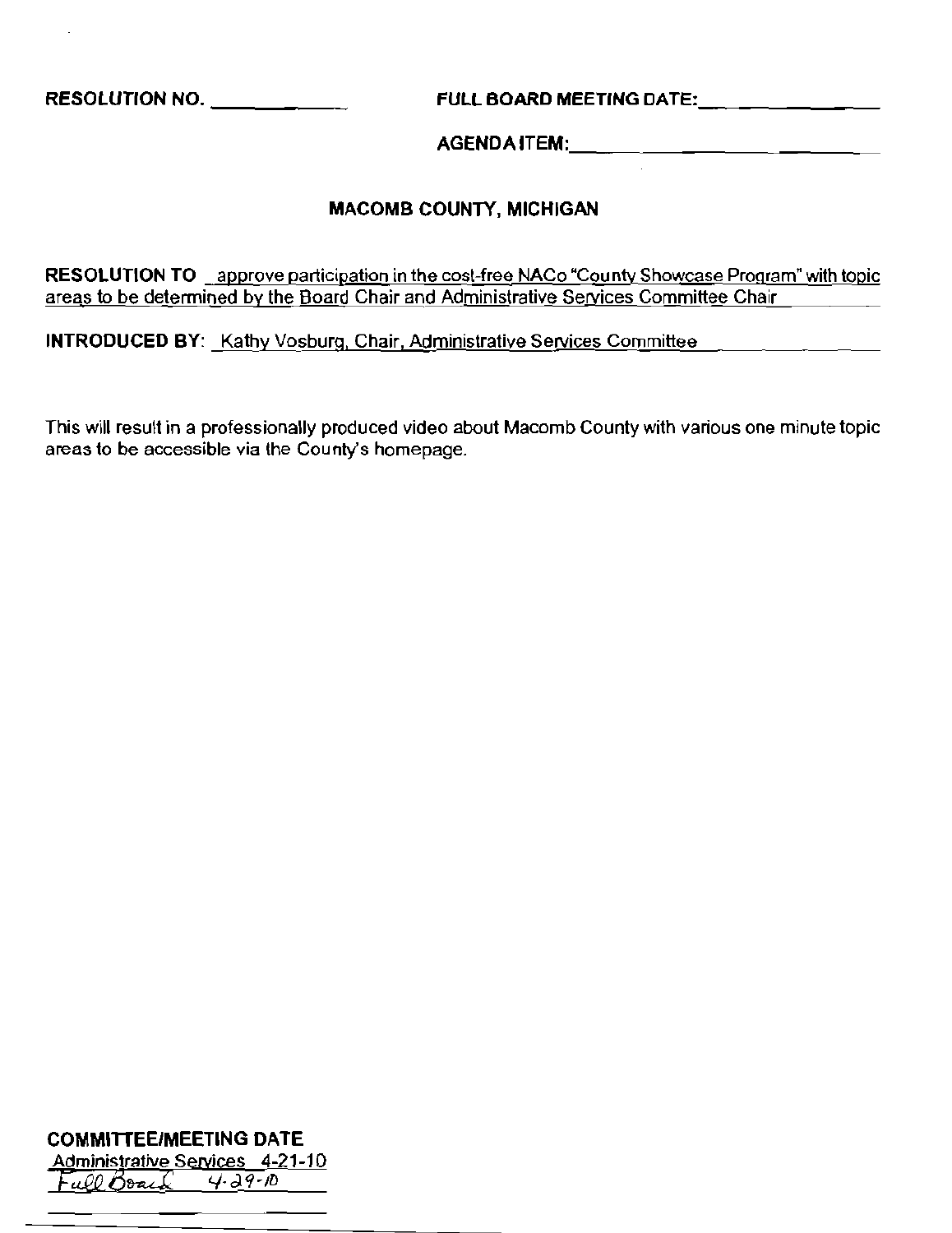

I S. Main St., 9th Roor Mounl Clemens, Michigan 48043 586-469-5125 FAX 586-469·5993 macombcounlyml. gOYlbooardokommissioners

APRIL 21, 2010

TO: BOARD OF COMMISSIONERS

### FROM: JAMES CARABELLI AND EDWARD BRULEY, CO-CHAIRS PLANNING AND ECONOMIC DEVELOPMENT COMMITTEE

### RE: RECOMMENDATIONS FROM PLANNING AND ECONOMIC DEVELOPMENT COMMITTEE MEETING OF APRIL 21, 2010

**At** a meeting of the Planning and Economic Development Committee, held Wednesday, April 21, 2010, the following recommendations were made and are being forwarded to the Full Board for approval:

### 1. COMMITTEE RECOMMENDATION - MOTION (SEE ATTACHED)

A MOTION WAS MADE BY VOSBURG. SUPPORTED BY D. FLYNN, TO RECOMMEND THAT THE BOARD OF COMMISSIONERS APPROVE HOSTING A RECEPTION FOR MEXICAN AND MEXICAN-AMERICAN BUSINESS LEADERS IN COOPERATION WITH THE CONSULATE OF MEXICO ON JULY 2.2010. THE MOTION CARRIED.

### 2. COMMITTEE RECOMMENDATION - MOTION (SEE ATTACHED)

A MOTION WAS MADE BY MIJAC. SUPPORTED BY MOCERI, TO RECOMMEND THAT THE BOARD OF COMMISSIONERS AUTHORIZE THE PLANNING AND ECONOMIC DEVELOPMENT DEPARTMENT TO INCREASE AND EXTEND DEVELOPER CONTRACTS FOR VERY-LOW-INCOME HOUSING IN THE NEIGHBORHOOD STABILIZATION PROGRAM (NSP) TO MODERATE AND MIDDLE-INCOME HOUSING IN THE NSP IN ORDER TO MEET COMMITMENT DEADLINES. THE MOTiON CARRIED.

### A MOTION TO ADOPT THE COMMITTEE REPORT WAS MADE BY CO-CHAIRS CARABELLI AND BRULEY, SUPPORTED BY VICE CHAIR D. FLYNN.

## $MACOMB$  COUNTY BOARD OF COMMISSIONERS (Paul Gieleghem (Salhy Tocco Joan Flynn)<br>District 19 District 20 District 6

Andrey Duzyj - District I S. Sue Rocca - District 7 James L. Carabelli - District 12<br>Marvin E. Sauger - District 2 David Flynn - District 8 Don Brown - District 13

District 19 District 20<br>
Chairman Vice Chair

Don Brown - District 13 **Ed Bruley** - District 17 **William A. Crouchman - District 23** U Phillip A. DiMaria - District 3 Robert Mijac - District 9 Brian Brdak - District 14 Dana Camphous-Peterson - District 18 Michael A. Boyle - District 24 1 oni Moceri - District 4 Ken Lampar - District 10 Keith Rengen - District 15 Mene M. Kepler - District 21 Kathy D. Vosburg - District 25 Susan L. Doherty - District 5 = Ed Szczepanski - District 11 Carey Torrice - District 16 = Frank Accavitti Jr. - District 22 Jeffery S Sprys - District 26

Sergeant-At-Arms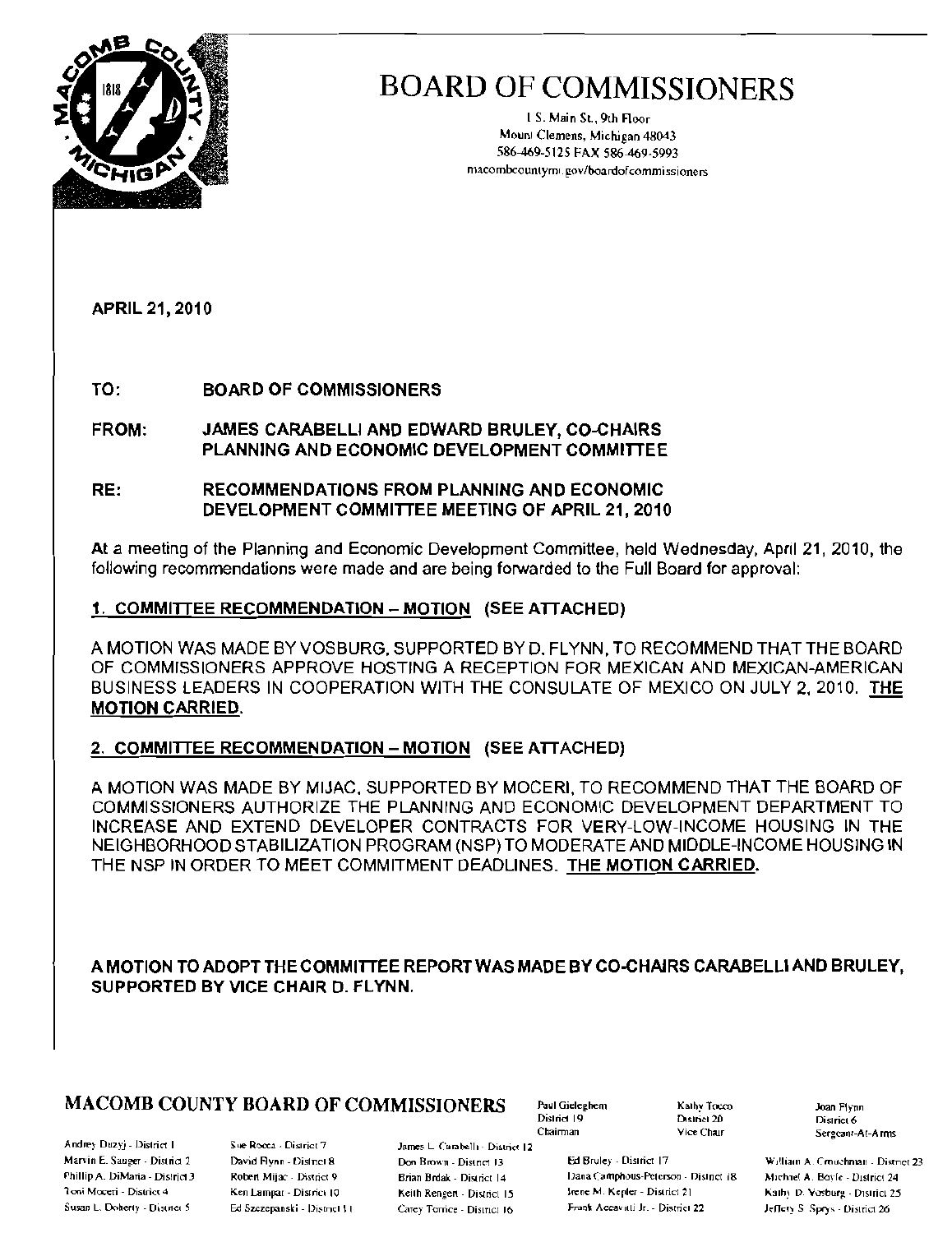**FULL BOARD MEETING DATE: AGENDA ITEM:** 

#### **MACOMB COUNTY, MICHIGAN**

RESOLUTION TO: Receive and File the Departmental Report on the hosting of a Mexican American Delegation on  $10\sqrt{2}$ , 2010. \* (see below)

**INTRODUCED BY:** Commissioners James Carabelli and Edward Bruley, Co-Chairs

**DESCRIPTION:** 

\* At the PED Committee meeting on 4.21-10, the following

Amotion was made by Vosburg, suggested by D.Flyn,<br>to agreer hosting a reception for Mexican and<br>Mexican American business leaders in cooperation with<br>the Consulate of Newico on July 2, 2010, Motion

**COMMITTEE/MEETING DATE** PED 4/21/2010 Approved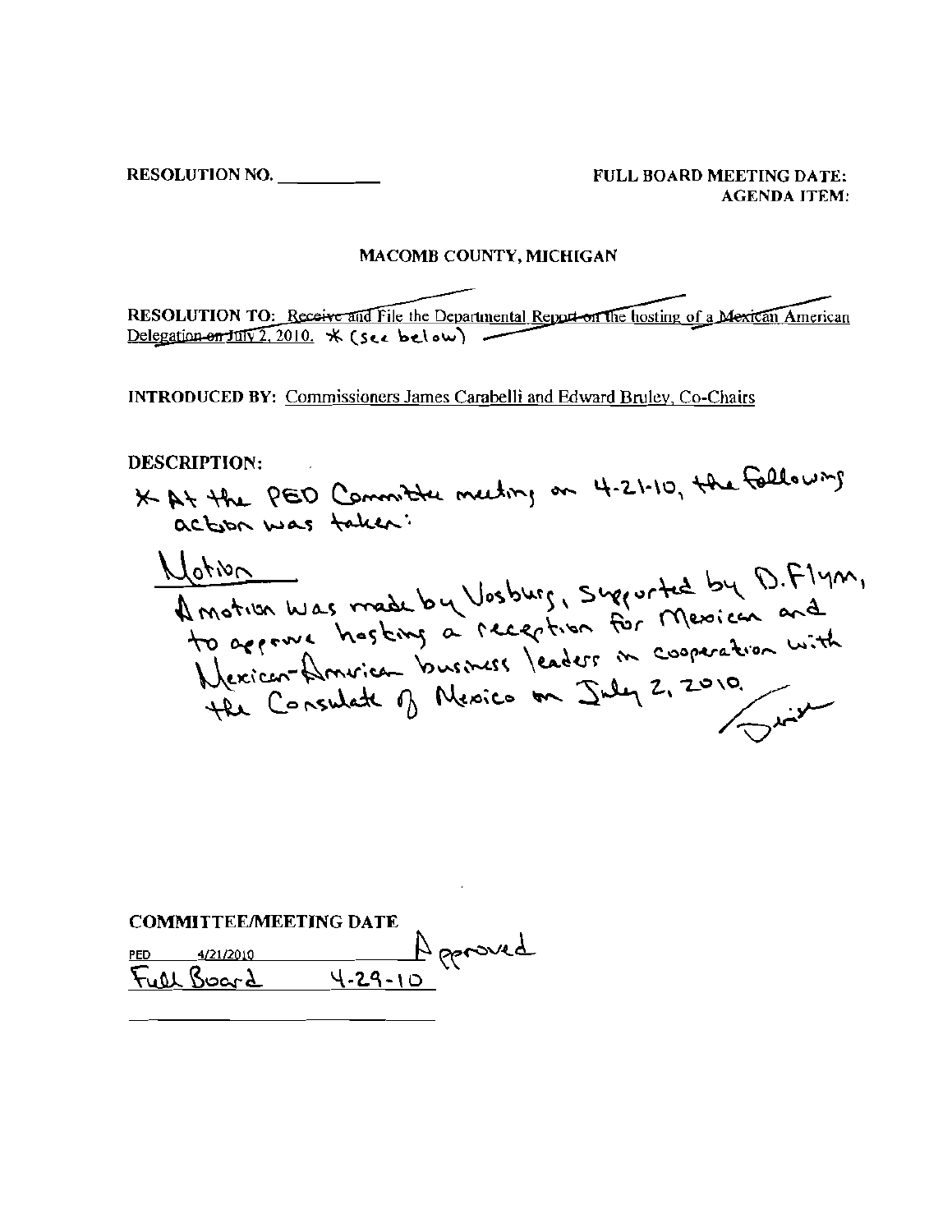FULL BOARD MEETING DATE: **AGENDA ITEM:** 

#### MACOMB COUNTY, MICHIGAN

RESOLUTION TO: Authorize MCPED to jucrease and extend developer contracts for very-low-income housing in the NSP to moderate and middle-income housing in the NSP, and low and lower-income housing in the HOME Program in order to meet commitment deadlines. \* (See below)

**INTRODUCED BY:** Commissioners James Carabelli and Edward Bruley, Co-Chairs

**DESCRIPTION:** 

\* Under adoption of as under Co-Chair Carabells removed<br>the Home Program position from the motor. There<br>Were no objections. See memorandum dated April 12, 2020 regarding this proposal.

| <b>COMMITTEE/MEETING DATE</b> |  |          |
|-------------------------------|--|----------|
| 4/21/2010<br>PCD.             |  | Deproved |
| FullBoard 4-29-10             |  |          |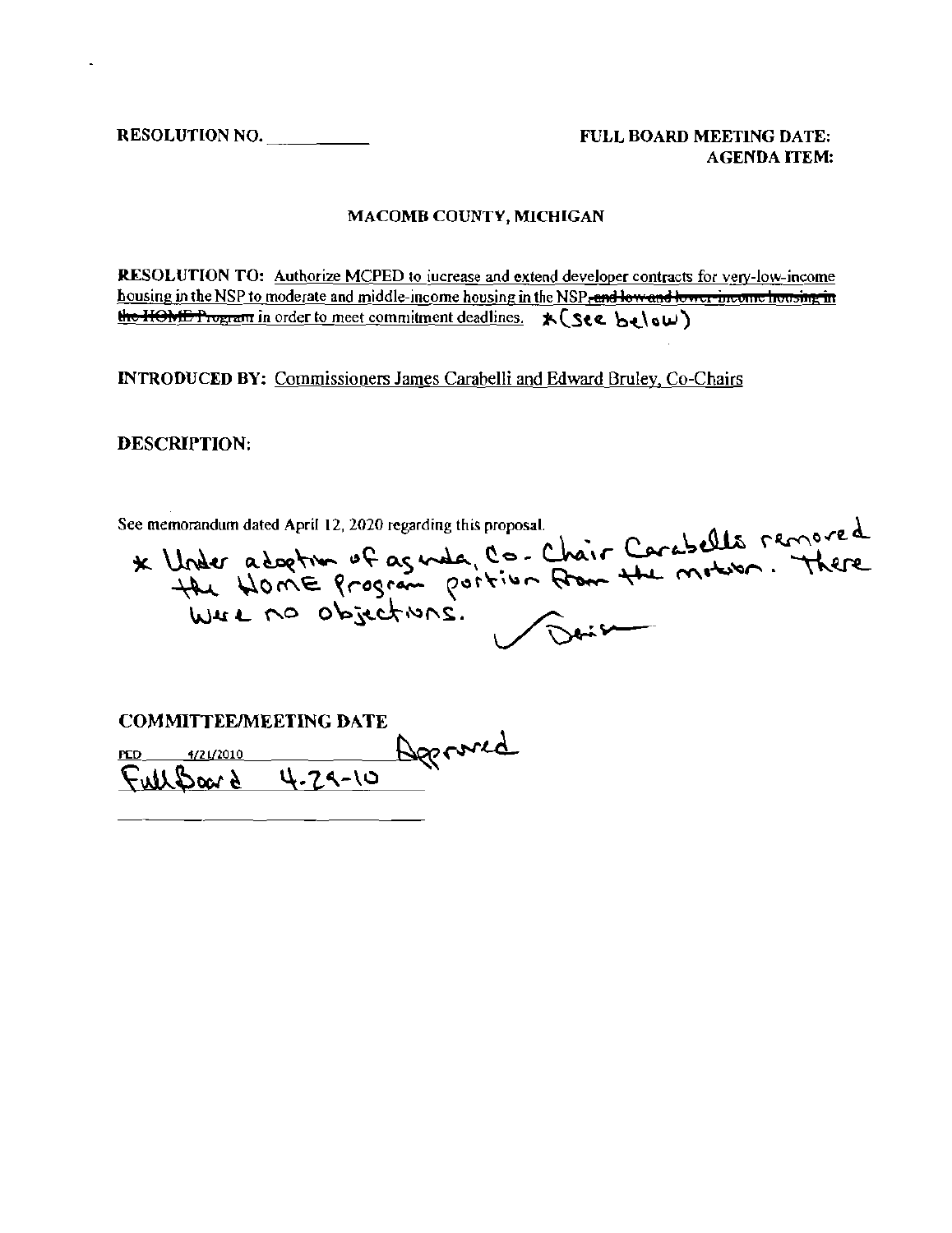

I. S. Main St., 9th Floor Mount Clemens, Michigan 4804.} 586-469·5125 FAX 586-469-5991 macombcountymi.gov/buardofcommissioners

April 21, 2010

TO: BOARD OF COMMISSIONERS

FROM: DAVID FLYNN, CHAIR EDUCATION AND TRAINING COMMITTEE

### RE: RECOMMENDATION FROM EDUCATION AND TRAINING COMMITTEE MEETING OF APRIL 21,2010

At a meeting of the Education and Training Committee, held Wednesday, April 21, 2010, the following recommendation was made and is being forwarded to the **Full** Board for approval:

### 1. COMMITTEE RECOMMENDATION - MOTION (SEE ATTACHED)

A MOTION WAS MADE BY CAMPHOUS-PETERSON, SUPPORTED BY RENGERT, TO RECOMMEND THAT THE BOARD OF COMMISSIONERS AUTHORIZE MACOMB MSU EXTENSION TO RECEIVE \$30,000 FROM LOCAL SCHOOLS, COMMUNITY ORGANiZATIONS AND MSU EXTENSION TO SUPPORT THE GREAT LAKES EDUCATION PROGRAM FROM JANUARY 1, 2010 UNTIL FUNDS ARE FULLY EXPENDED. THE MOTION CARRIED.

A MOTION TO ADOPT THE COMMITTEE REPORT WAS MADE BY CHAIR D. FLYNN, SUPPORTED BY VICE-CHAIR MOCERI.

### MACOMB COUNTY BOARD OF COMMISSIONERS Faul Gieleghen: Kaithy Tocan (State Joan Filynn

Andrey Duzyj - District I Sue Rocca - District 7

James L. Carabelli - District 12 Marvin E. Sauger - District 2 David Flynn - District 8 Don Brown - District 13 Ed Bruley - District 17 William A. Crouchtnan - District 23 Susan L. Doherty - District 5 Ed Szczepanski - District I? Carey Torrice - District 16 Frank Accavitti Jr - District 22 Jeffery S. Sprys - District 26

Chairman

District 20<br>Vice Chair

Sergeant-At-Arms

Phillip A. DiMaria - District 3 Robert Mijac - District 9 Davia Brian Break - District 14 Dana Camphous-Peterson - District 18 Michael A. Boyle - District 24 Toni Moceri - District 4 Ken Lampar - District 10 Keith Reneert - District 15 litene M. Kepler - District 21 Kathy D. Vosburg - District 25